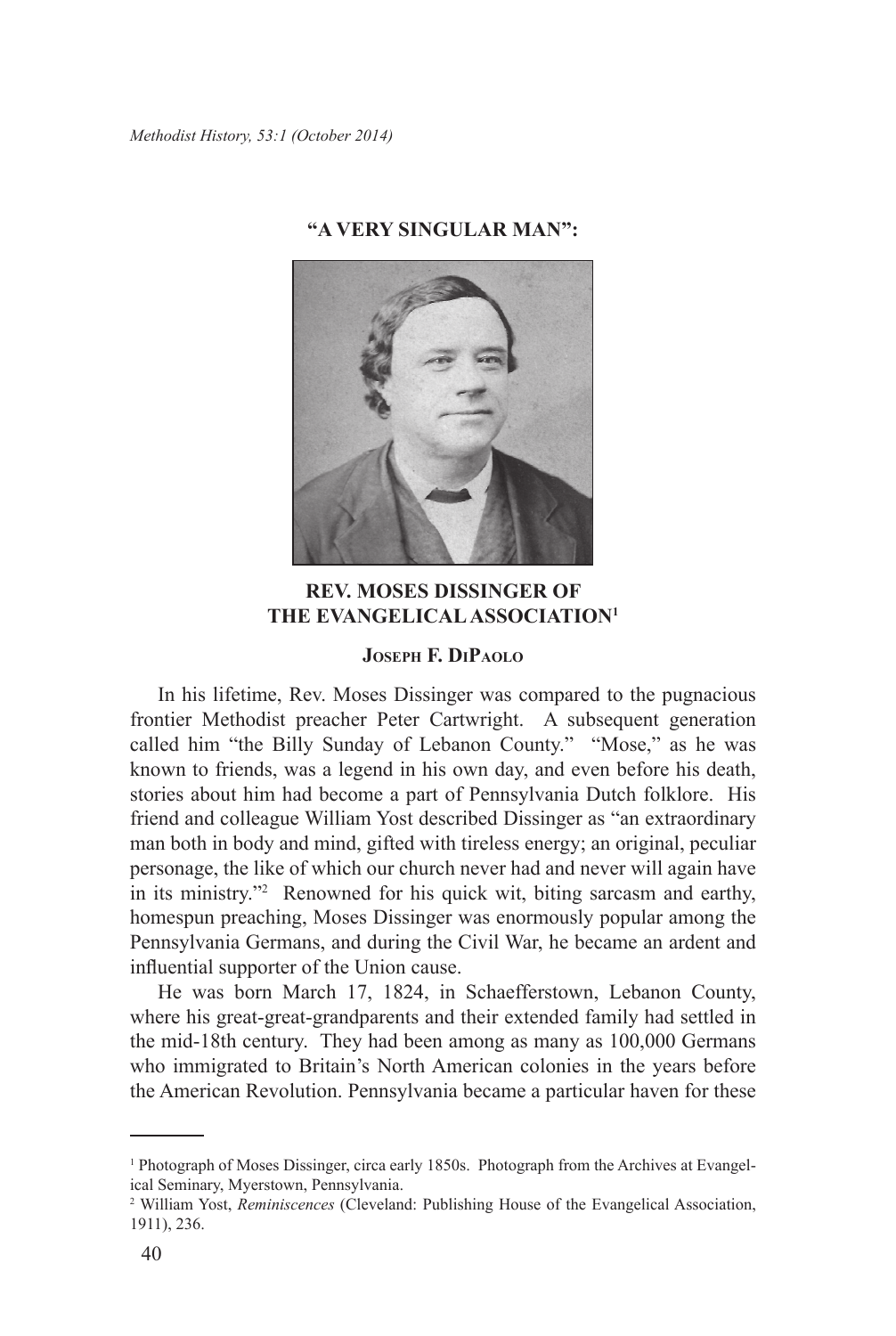immigrants and their descendants, who comprised a third of the colony's population by 1770. Many who settled there were members of dissident religious groups, such as the Mennonites, the Schwenkfelders and the Moravian Brethren, seeking liberty in William Penn's "Holy Experiment." But many also came from economically-crippled German lands seeking opportunity and a new life, including those who had been members of Lutheran and Reformed state churches.<sup>3</sup> In eastern and central Pennsylvania, these immigrants and their descendants developed a unique hybrid culture and language, which became known popularly (and incorrectly) as Pennsylvania Dutch—a corruption by English speakers of *Deutch*, or German.

Dissinger's family was affiliated with the Lutheran Church—his great-uncle, Peter Mischler, who had come from Germany with his in-laws, was a Lutheran clergyman—and Moses was baptized as an infant in the Lutheran church in Schafferstown. His father, John Dissinger II, was a carpenter by trade, who also ran a roofing business and tended a small farm. From his mother, Catherine, Moses seems to have inherited both his flair for the dramatic and his sense of humor. Remembered to have possessed a sharp mind and ready wit, Catherine was Irish, of a family that had ties to the theater. Moses later recalled how his grandfather, "Irish Jimmy Conner," would make his grandchildren dance for him when visiting their Schaefferstown home. In his later ministry, Moses sometimes would warn disruptive elements at a revival service, "you'd better not get my Dutch and Irish stirred up, or something will be sure to happen."4

Despite his religious heritage, Moses had little interest in spiritual things until he was a young adult, preferring instead to spend his spare time partying with friends. Rev. William Yost, who knew him from childhood ("Our cradles stood only a few miles apart"), put it bluntly: "Before his conversion, he loved to be where there was dancing, fighting and where whiskey flowed freely."<sup>5</sup> Moses was tall, with a large, muscular frame approaching 200 pounds, and became especially renowned for his pugilistic triumphs. In his youth, great competitiveness often existed between the distant towns that dotted the rural landscape of central Pennsylvania, and one way those rivalries played out was through boxing competitions. "The town that could put forth the best prize-fighter was accorded the county championship, and the leader who thus covered the little town with glory was given the honored designation of 'town bully.'" By the time he was 18, Moses had won sev-

<sup>&</sup>lt;sup>3</sup> For background on German immigration to America, see Frank Tommler and Joseph McVeigh, eds., *America and the Germans: An Assessment of a Three Hundred Year History*, 2 vols. (Philadelphia: U of Pennsylvania P, 1985). Of particular interest for German settlement in the Quaker State, see Don Yoder's article in the same, "The Pennsylvania Germans: Three Centuries of Identity Crisis," 1:41-65.

<sup>4</sup> These and many more details on Moses' family and lineage can be found in Thomas R. Brendle, "Moses Dissinger, Evangelist and Patriot," *William Rittenhouse and Moses Dissinger, Two Eminent Pennsylvania Germans* (Philadelphia: Pennsylvania German Society, 1959), 95-106, 137-144.

<sup>5</sup> Yost, 236-237.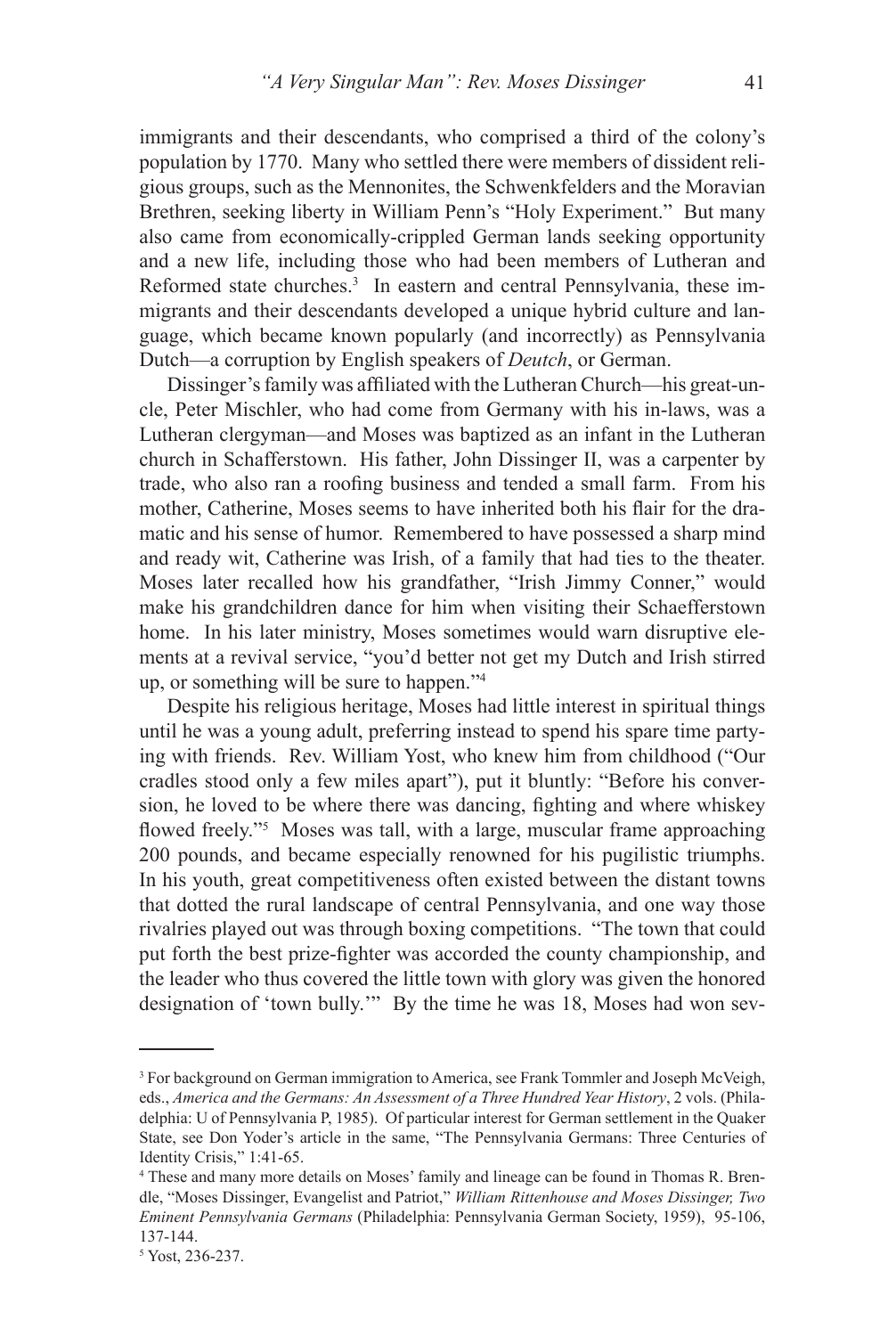enteen fights, and "thus his name and the reflected honor of his town spread far and wide."6

A natural athlete, Dissinger later told his children how would work off steam by climbing to the top of a tall tree, and swing from its branches, letting go and catching another branch, all the way down, like a trapeze artist.7 Even in his mature years, stories are told of his enormous energy and seeming inability to sit still. Dissinger had no formal education at all, and was functionally illiterate until he was in his twenties. From early youth, Moses was hired out to local farmers to work for his food and clothing. For a number of years he worked on the farm of a distant relative named John Steinmetz, just south of Schaefferstown; Steinmetz' daughter Rebecca later helped teach Moses to read and write, though he was never very proficient at either.<sup>8</sup>

Though he was fond of rough play and carousing, Dissinger was no thug. With his likeable personality, lively sense of humor, and impressive athleticism, he made friends easily. Even local townspeople disposed to disapprove of his antics couldn't help but like him; it was recalled that after a night of revelry, he would often walk home loudly in the early morning hours, striking fences with a stick, and shouting in his "well known, trumpet-like yell," rousing people from sleep and inciting dogs to howl. But once they realized the cause of the disturbance, they would say *"Sis alrecht*—*sis juscht dar Mose"* (It's alright; it's only Mose), and soon both man and beast would return to their slumbers.<sup>9</sup> Another writer recalled him this way:

He was one of those men who was not afraid to work, whether in the pulpit or out. During the summer time he helped the farmers. He was at home behind the plow, and could handle a scythe, swing a cradle or thresh grain. He was a whole-souled, genial man whom everybody liked, whether church member or not.<sup>10</sup>

## **Conversion and Early Ministry**

At the age of eighteen, Dissinger began attending services at the Evangelical Church in Schaefferstown. Still somewhat new and controversial among the Pennsylvania Dutch, the Evangelical Association had been founded in 1800 by Jacob Albright, a self-directed itinerant preacher, who

<sup>6</sup> H. H. Shenk, "A Lebanon County Old Time Backwoods Preacher," *Papers Read before the Lebanon County Historical Society* 4:16 (1916), 418. 7

Brendle, 143. This story, linked perhaps with accounts of him leaping on the backs of cows to drive them into barns, may have fed a rumor that Dissinger once had traveled with a circus; according to Brendel, a Baptist critic at one time publicly spread the false charge that Moses had been a clown with a New Jersey circus (165).

<sup>8</sup> Brendle, 107, 110; Yost, 238, says the he also tutored Dissinger in basic literacy skills, commenting, "in a short time, he could read tolerably well. At writing he never made much progress. I doubt that he ever wrote a letter."

<sup>9</sup> Brendle, 108; also, with a slightly different wording by the neighbors, Henry Stetzel, *A Brief Biography of Moses Dissinger, Preacher of the Evangelical Association* (Allentown: J. B. Goranflo, 1892), 4.

<sup>&</sup>lt;sup>10</sup> J. Hauser, quoted in E. S. Woodring, "Moses Dissinger, A Mighty Preacher of Righteousness," *The United Evangelical* (June 19, 1934).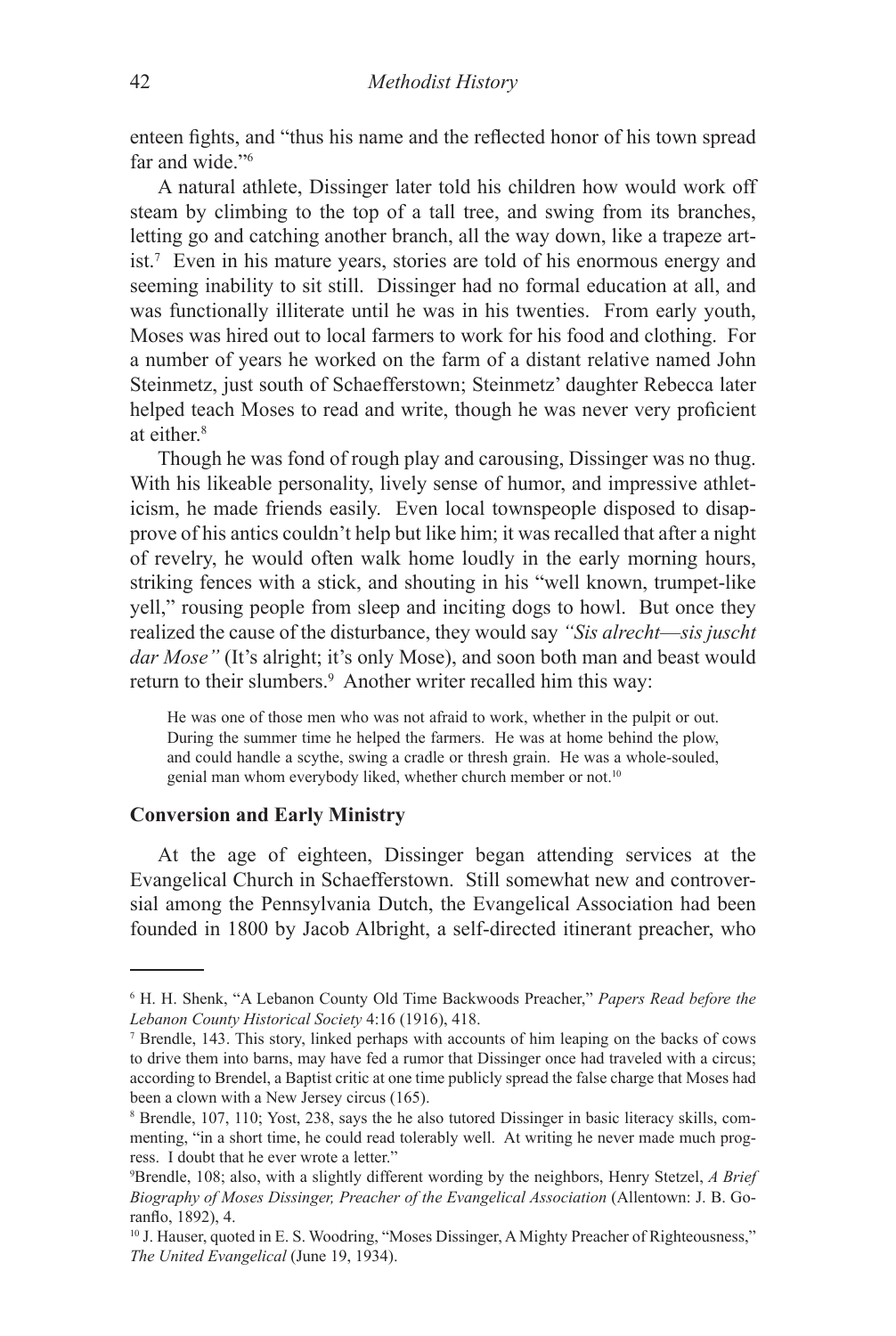had spread among the Pennsylvania Germans a decidedly Methodist insistence upon personal conversion and the felt experience of salvation. Among their countrymen of Lutheran or Reformed background, the Evangelicals were considered suspect for their fervent and emotional faith, and were referred to by opponents with the derogatory name *strawlers*. 11

Yet the children of Albright made significant inroads among the people of Lebanon and Lancaster Counties—and that included a certain boisterous boxer by the name of Moses Dissinger, who found himself deeply convicted, and began earnestly seeking God. It was remembered that at the time of his conversion he was employed digging the foundation for a house, and was heard audibly for days to cry out with each shovelful, "O God, grant me grace!"12 He soon found peace, though he later said that of all the fights he had experienced, none was harder than the last—the fight against his own sinful nature. Despite doubts expressed by friends and townspeople alike that this was nothing more than passing phase, Moses soon joined the church, and became active both at Schaefferstown and with the congregation in Kleinfeltersville, where Jacob Albright was buried.

Like the Apostle Paul, Dissinger's energy, drive and intensity, once channeled in service to God, led to a tireless zeal for the gospel that soon made people take note. "In ways and means, the old Mose remained ever the same, only his aims were different," one author wrote. "As he had been loudest in his profanity, he was now loudest in singing hymns of praise and shouting Hallelujah."<sup>13</sup> He soon was entrusted with the offices of class leader and exhorter, and his old friends saw that he was in earnest. "They called him a fanatic," an early obituary noted, "but he cared nothing for that. He meant to serve God, and he did, without respect to what he was called."14

It was at this time that Dissinger sought help in learning to read and write, so that he could read the Bible. But Moses was more of an auditory learner, "gifted with a marvelous memory," as his friend William Yost recalled; "what he read and heard his memory retained and he could use the knowl-

<sup>&</sup>lt;sup>11</sup> During Dissinger's day, the denomination was known as the Evangelical Association, only later as the Evangelical Church. For purposes of clarity to modern readers, I will refer to it as the Evangelical Church for the remainder of this article. After a split in the 1890s and a reunion in the 1920s, two separate denominations emerged, the Evangelical Church and the Evangelical Congregational Church. In 1946, the former merged with the United Brethren Church to create the Evangelical United Brethren (EUB) Church. In 1968, the EUB Church merged with the Methodist Church to create The United Methodist Church. The Evangelical Congregational Church remains to this day, and is the body with which family members of Moses Dissinger continued their affiliation, including several clergy. On the EV, UB and EUB Churches, see J. Bruce Behney and Paul H. Eller, *The History of the Evangelical United Brethren Church* (Nashville: Abingdon, 1979). On the history of the EC Church see Terry M. Heisey, ed., *Evangelical From the Beginning: A History of the Evangelical Congregational Church and its Predecessors*—*the Evangelical Association and the United Evangelical Church* (Myerstown, PA: Emeth Press, 2006).

<sup>12</sup> Stetzel, 7.

<sup>13 &</sup>quot;Moses Dissinger," *The Pennsylvanian German* (1915), 182.

<sup>14</sup> *The Sunday School Messenger* (October 1, 1885), reprinted in Brendle, 185-187.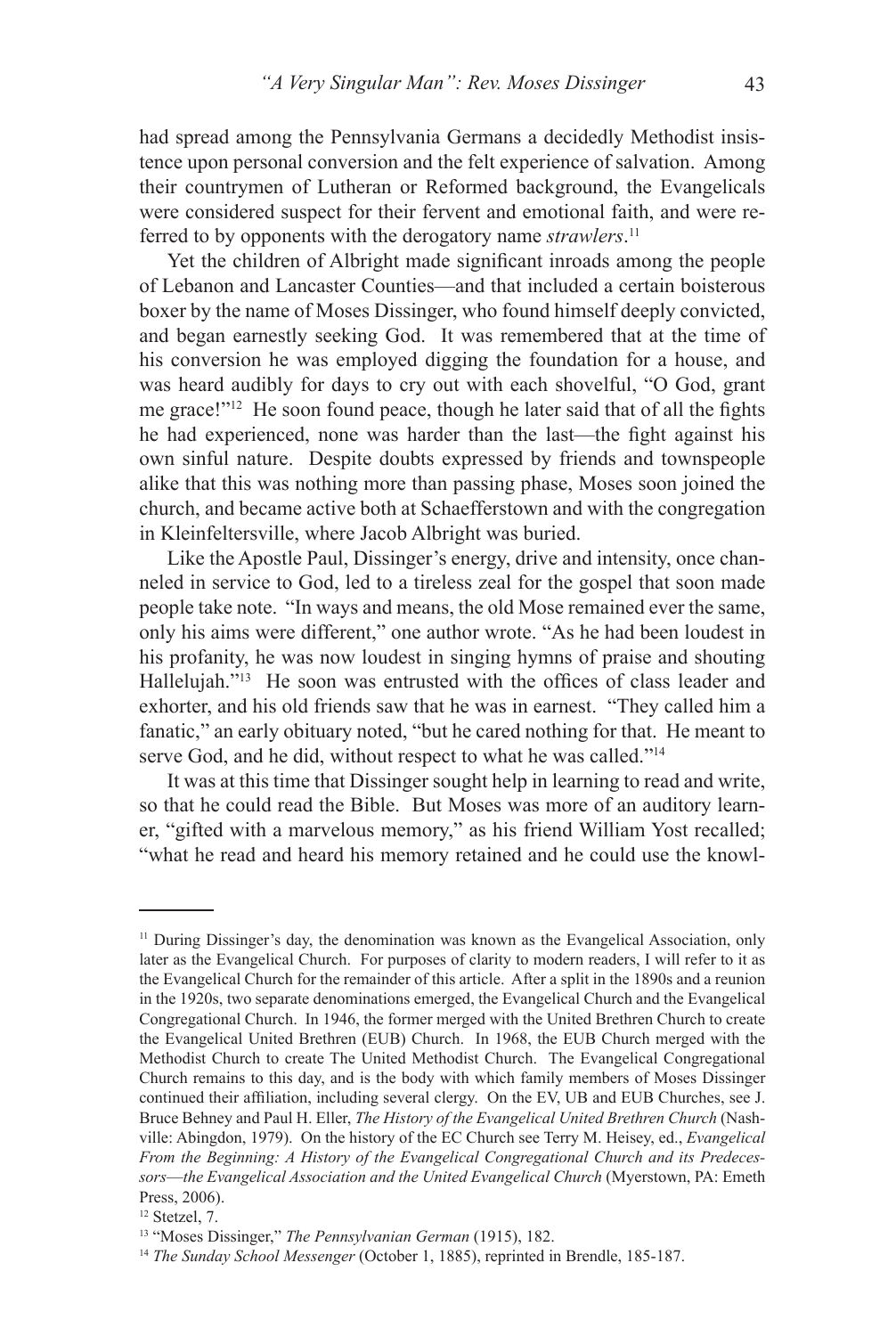edge acquired in his own peculiar manner."15 Bishop E. S. Woodring, who heard Moses preach many times, recalled him in services "reciting texts, portions of Scripture and hymns" entirely from memory, and then challenging the people to go home and check the correctness of his Bible references, saying, "if you do not find it so, *Komm und segst der Moses hot gelogen* (come and say that Moses told a lie)." No one ever did so, Woodring recalled, "because the text was always in the place where he said."16 Yost said that he often heard his friend in a single sermon "quote from ninety to one hundred and thirty passages of Scripture, mentioning book, chapter and verse, and reciting them word for word, without any notes."17 Another said that, when preaching, Dissinger "quoted from the Bible by the yard."18

In 1853, he was licensed as a local preacher, and a year later was recommended to the East Pennsylvania conference for admission as an itinerant preacher. There was opposition to Moses' acceptance, Yost recalled, "due to his peculiar eccentricities, overzealousness, unbounded enthusiasm and want of proper literary culture and . . . rough demeanor." But he was accepted on trial in 1854, and in accordance with the practice of that day, was assigned to assist a more experienced preacher, and train under his tutelage. Ordained a deacon by Bishop John Seybert in 1856, and an elder in 1859 by Bishop Joseph Long, Dissinger's first solo appointment as preacher in charge was to the Schuylkill Circuit in 1858, part of the Orwigsburg District, led by Presiding Elder Solomon Neitz.

In the early years of his life as an itinerant preacher, Moses was called upon to mourn the death of his wife, Susan Clark Dissinger, who also grew up in Schaefferstown. Susan died in February, 1857, just 26 years old, leaving her widowed husband with three young children: Frank, five years old; Abraham, three; and Elizabeth, six months. Soon after her mother's death, baby Elizabeth also took ill, and died in March; both were buried in the Evangelical Church cemetery in Schaefferstown. Within a year, Dissinger remarried to Amelia Elizabeth Stahler, of Fogelsville, Lehigh County. Much better educated than her husband, Amelia was recalled as a "model preacher's wife" and gifted singer, on whom Moses relied for feedback and encouragement in his ministry. The story was recalled by his nephew, S. Neitz Dissinger, that when Moses first brought his Amelia home to introduce to his family, his sister-in-law asked, "Mose, is she saved?" Moses snapped back, "Do you think I would sleep with the devil?" Moses and Amelia would have ten children of their own, five of whom survived to adulthood.<sup>19</sup>

<sup>15</sup>Yost, 239.

<sup>16</sup> E. S. Woodring, op. cit.

<sup>&</sup>lt;sup>17</sup> Yost, 242. He added that Dissinger's talent for memory was "extraordinary. I never heard the like of it from any other man."

<sup>18</sup> Brende, 108.

<sup>19</sup> S. Neitz Dissinger quoted in Brendle, 108; detailed information on Moses' wives and children may be found in Brendle, 155-159.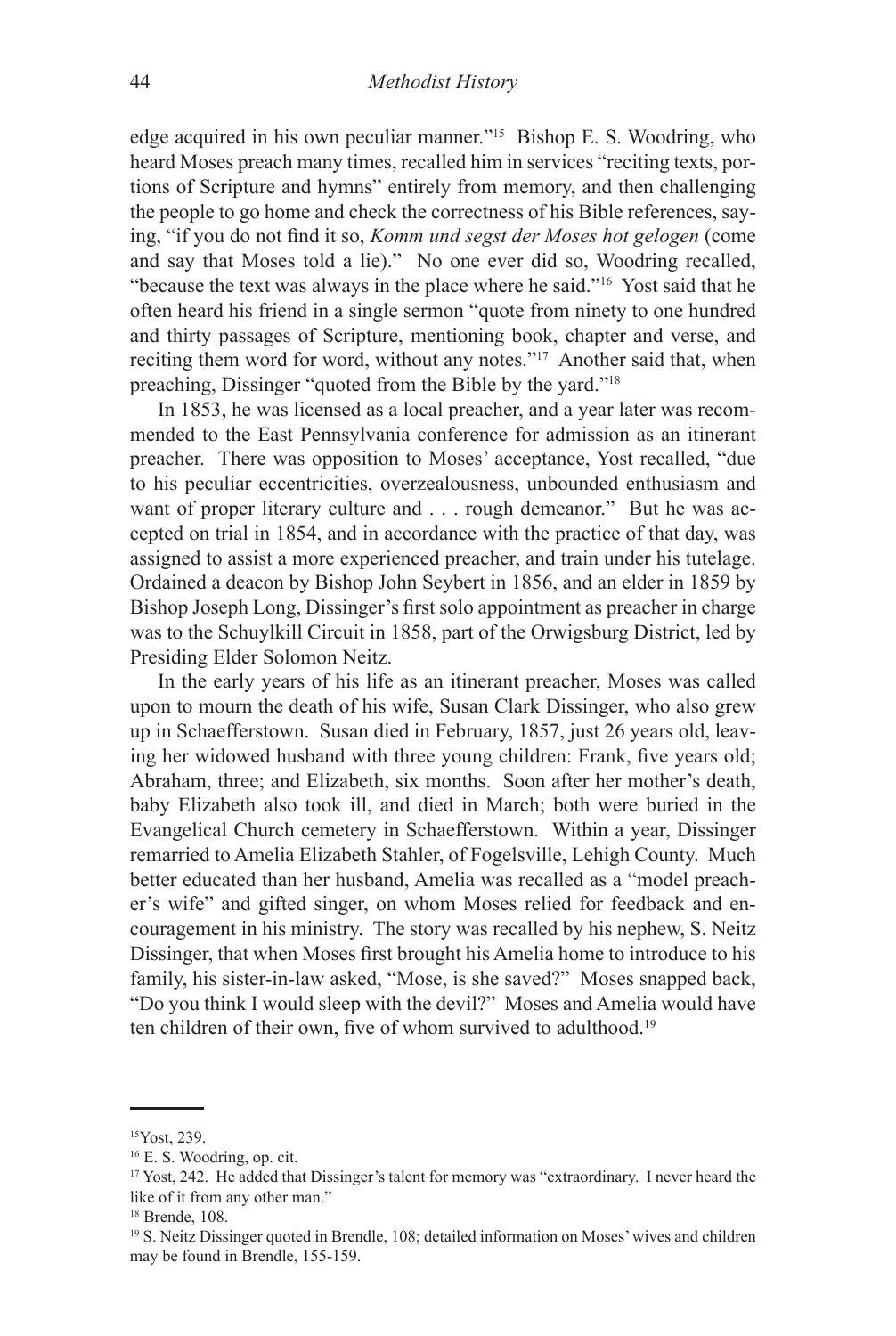

Photograph of Moses Dissinger and second wife, Amelia Elizabeth Stahler, circa 1870. Photograph from the Archives at Evangelical Seminary, Myerstown, Pennsylvania.

#### **Preaching as Theater**

In the days before television, internet and smart phones, people were drawn to the Evangelical Church in no small part for the drama and emotional release of its revivalism, as well as the engaging and entertaining oratory of its preachers. Dissinger understood intuitively the power of theater in worship and preaching, and used it to his advantage. One story relates a sermon describing the great multitude around the throne of God in Revelation 7:9-17. At one point, he knelt on the platform stairs and acted out the redeemed drawing from the "springs of living water" (v. 17). When he came to the sentence, "and God will wipe away every tear from their eyes," Dissinger walked down into the congregation, drew a handkerchief from his pocket, and gently wiped a tear from the face of an elderly man who had been moved by the message. "This gesture made an overwhelming impression upon the congregation, who sat spell-bound."20

On another occasion, Moses was preaching on the story of Elijah's departure in a chariot of fire, from 2 Kings 2. After a vivid and imaginative account of the blazing chariots and their fiery steeds sweeping toward the earth, he stepped from the pulpit, took off his coat and swung it around his shoulders as a mantle, then stepped into the invisible chariot, as he recited a German hymn, "*Von fern glaenzi mir mein Kleinod zu*" ("From afar shines my salvation upon me." $)^{21}$ 

Nor was he adverse to using antics to attract a crowd. On Dissinger's first Sunday in Bernville, the church was sparsely attended. He proceeded

<sup>20</sup> Brendle, 152.

 $21$  Brendle, 152.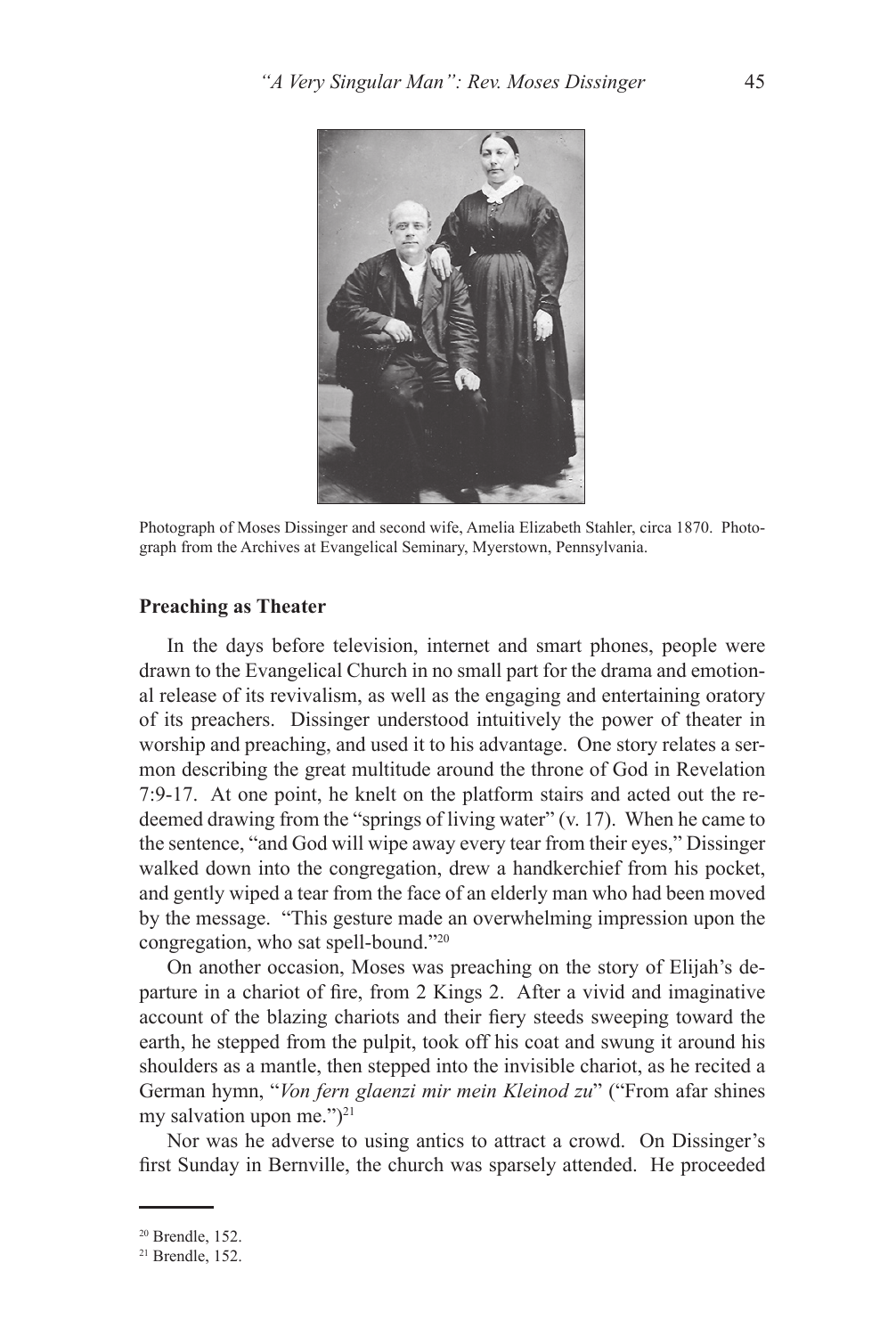to fling one leg across the pulpit and announced that this was how we would conduct himself while preaching. Sheer curiosity to see what the eccentric preacher might do next brought the people out regularly thereafter.22 At the end of his tenure in Allentown, he announced gravely on a Sunday morning that during the evening service he would declare his intention to do something even the devil had never attempted. Word spread and the evening service was packed with people curious to see what the colorful parson would reveal. Dissinger finally said, "Now, I promised to do something the Devil never did. I am now going to leave Allentown."23

Relying on his extraordinary memory, Dissinger preached without notes and was suspicious of the spiritual authenticity of those who did. Yet he was honest about his own limitations and gifts. Moses did try initially to emulate some of his colleagues in their manner of preaching, but had to give it up, as he later reflected:

I once tried to preach like my brethren, but my experience was that of little David when he thought he would have to fight the big-mouthed blasphemer in Saul's armor; instead of slaying the giant he would cut off his own head. But with the weapon to which he was adapted, he knocked in the gable end of the big sinner. Only with the weapons that the Lord has given me can I whip the Devil, even if he does come upon me on stilts as high as a three story house.<sup>24</sup>

He also tended to speak very rapidly. Once Moses described a sermon which he thought among his finest, and said, "The words could not come out fast enough. They had to somersault over each other."25 On another occasion, after hearing Bishop J. J. Esher for the first time speak in his slow and deliberate way, Rev Solomon Neitz asked Moses what he thought. Dissinger replied, "Well, Neitz, the cow gives good milk, but lets it down rather slowly.26

Most of his ministry took place in the country, among the farmers and artisans of Pennsylvania Dutch country, where he was most at home. He preached in his native Pennsylvania German dialect, and drew his sermon illustrations from the sights and sounds of rural life, using homespun and humorous images that are "not possible to render . . . perfectly in English in their native peculiarities."27 In his denunciation of drunkenness, his descrip-

<sup>22</sup> Brendle, 117.

<sup>23</sup> John H. Ness, "Moses Dissinger," unattributed clipping dated November 21, 1965, in the archive at Evangelical Seminary, Myerstown, Pennsylvania. Another tradition, related in Brendle, 177, maintains that the original appointment to Allentown was not the preference of either preacher or congregation; Dissinger reportedly arrived in town and announced on his first Sunday, "I know that you don't want me, but you do not know that I did not want you either. Now that we are together, let us worship together."

<sup>&</sup>lt;sup>24</sup> As recalled in Yost, 25-257.

<sup>25</sup> Brendle, 113.

<sup>26</sup> Yost, 252; Brindle, 135, gives the Pennsylvania Dutch, *"Die Kuh gebt gude Milich awwer sie lossts langsam runner."*

<sup>&</sup>lt;sup>27</sup> Yost, 242. Another author says, "There is something in the Pennsylvania German dialect itself which tends to make the jokes funnier," Albert F. Buffington, quoted in Richard E. Wentz, *Pennsylvania Dutch: Folk Spirituality* (New York: Paulist Press, 1993), 49.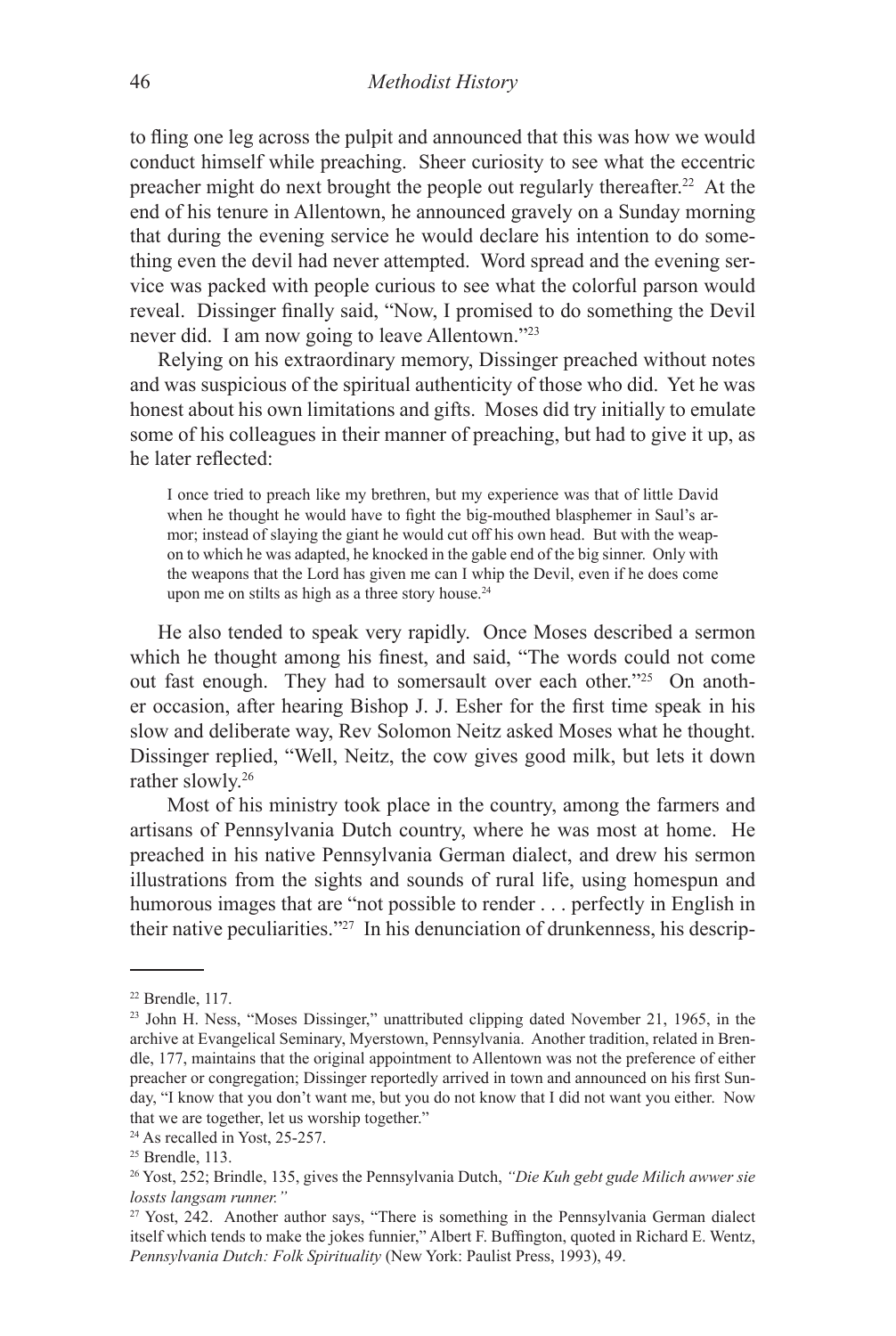#### tive language has become part of Pennsylvania Dutch folklore:

Just look at the drunkard! These the devil has ruined so fearfully that one might think they could never in a whole lifetime be restored . . . . Now, take a good look at their outward appearance. They have noses like red peppers, ears like Fasnacht cakes, bellies like barrels, and they make faces like foxes eating wasps. But in spite of if all they go on drinking, they jump for the rum bottle like bullfrogs on red rags. If we did not know that Jesus Christ has received such degraded men and made honorable men of them, we could not hope that such drunken rum-rats could ever be delivered from the devil of drink. But Jesus Christ has obtained grace for all sinners, and even those who are the most deeply in the mire of sin are not excluded. By the power of the gospel the most wretched drunkard can be saved and gifted with power, so that he could swim in a stream of rum reaching to his mouth without any desire to drink of it.<sup>28</sup>

That excerpt reveals part of Dissinger's appeal. Amid his colorful and often excoriating language was always a word of hope, an unbridled optimism in the power of God's grace to redeem any and all—and Moses made it clear that this was his goal in the lives of his hearers. At a camp meeting in 1875 in Northampton County, he was giving the closing appeal to the uncommitted, and said,

O ye dear people. Ye say that we condemn you, but oh, how you are deceived. Why, if I stood at the verge of hell and one of you were to fall into it, and I could yet grasp him at his hair, I would pull him out quickly, and would blow him out, and would quickly put the wet house-rag around him to put out the fire. No, we want to rescue you and have you saved, for this reason we show you your lost condition and call upon you with a loud voice, "Behold the Lamb of God which taketh away the sins of the world."29

Yost related that Dissinger's most effective sermons were "on regeneration and on the necessity of man making preparations for his eternal salvation." Less tinctured with humor, these were always "of a solemn nature" and often accompanied by "a general chorus of praise among God's people, as well as earnest crying and bitter weeping among the penitents seeking salvation."30 Clarence Weiss recalled, "He believed in hell-fire and he preached it . . . I never heard a man preach about hell and the punishment of the wicked like Brother Dissinger . . . [so] as to make sinners tremble, and Christians more determined than ever to live for God." At times, he may have been "a little extreme on the subject," but as Weiss commented, "He believed all he preached, and he showed it in his manner," which gave him credibility among the people.<sup>31</sup>

<sup>&</sup>lt;sup>28</sup> As translated in Shenk, "A Lebanon County Old Time Backwoods Preacher," 431-432.

<sup>29</sup> Brendle 151. On another occasion, Dissinger gave a hellfire and brimstone message at a local volunteer fire company event, but appealed to them, "My dear hearers, the Lord is ready to pardon, gracious and merciful, slow to anger and of great kindness. But unless you change your course of life, and reform you will get to a place where there is fire that you cannot extinguish, but nevertheless, with all your faults, the devil shall not have a single one of you if I can help it," Brendle, 165.

<sup>30</sup> Yost, 241.

<sup>31</sup> Clarence S. Weiss, "Rev. Moses Dissinger—the Secret of His Success," *The Evangelical-Messenger* (May 10, 1941).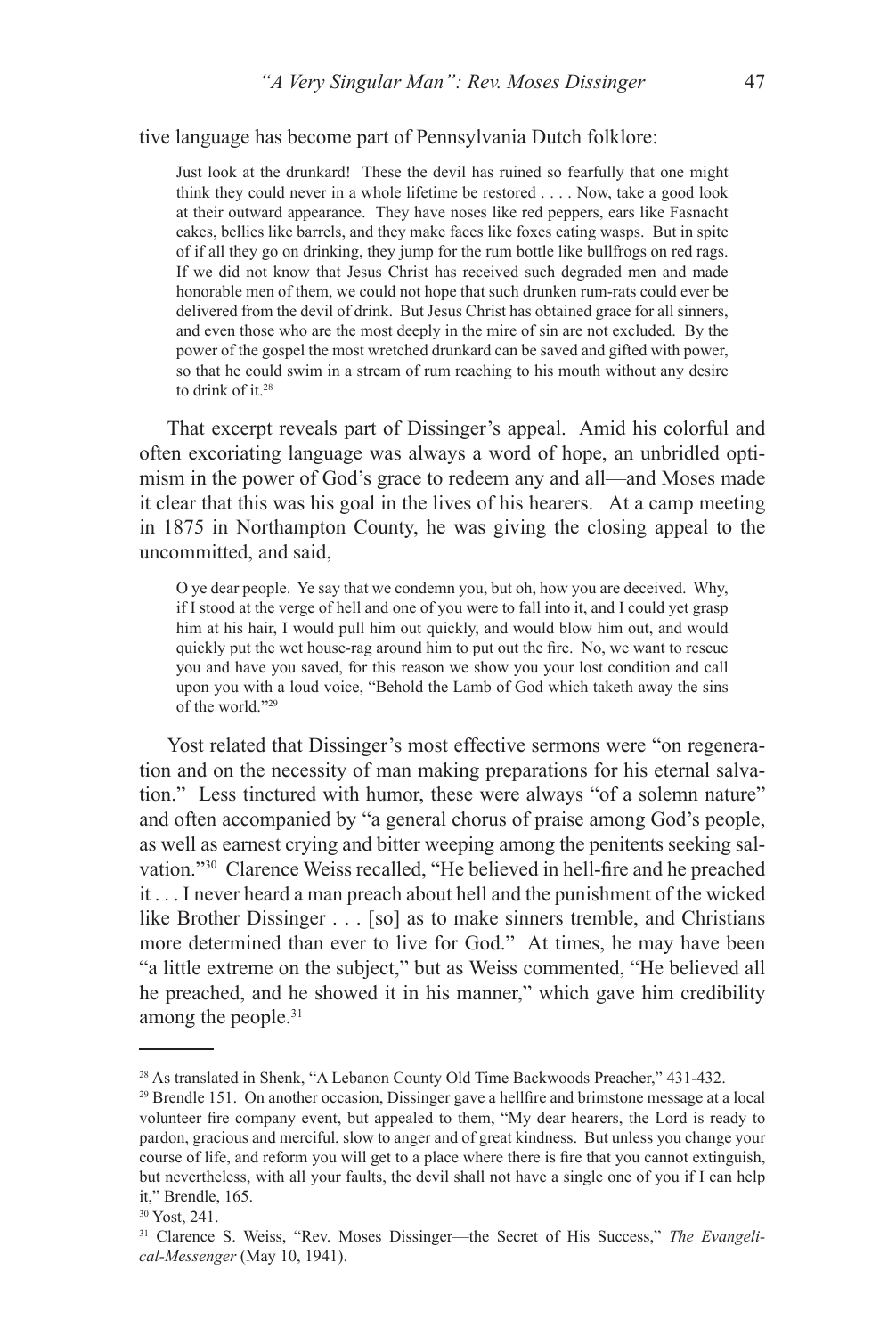Early in his career, Dissinger became something of a celebrity among the Pennsylvania Dutch. Yost said that his friend "soon became known throughout the church as a very singular man, and everywhere people came in crowds to hear this marvelous preacher."32 One biographer wrote that "people came to hear this strange preacher who used the most common expressions of everyday life, and who cared nothing for appearance, couldn't preach wearing a collar, and whose reputation for wit and humor was scarcely inferior to that of [Billy] Sunday . . . In meeting houses, barns and at camp meetings, Dissinger was always the largest attraction of the season."33

He had a knack for painting verbal images that stuck with people. Once at a camp meeting where he was to preach, Dissinger was asked by a Presiding Elder if he wanted another minister to offer the opening prayer. Moses shot back, "I am going to sharpen my scythe myself."34 At a prayer meeting that was dragging and uninspiring, Moses exhorted, "You are croaking about like an old set of mill wheels when there is not enough water to set them going properly."35 On another occasion he drew a unique image to describe the inner assurance that a believer has in Christ, invisible though it is to others: "If a man has a toothache, you might look in his mouth all day long and not see anything of the toothache; but he who has it feels that he has it, and therefore he knows it. So it is with the man who has received the eternal life of God into his soul: he feels that he has it, and therefore he knows that he has it."36

Despite his lack of polish, Dissinger's preaching also drew great interest among his fellow clergy, and he was often called upon to preach during the annual session of the East Pennsylvania Conference. But he began to worry that his colleagues came out to be entertained by his peculiar mannerisms, rather than to be edified, so one year he decided to teach them a lesson. He was scheduled to preach one evening at a church in town during the conference session, and a large number of his colleagues had gathered among the congregants. After he led the opening time of singing and prayer, he read a passage from the Bible and announced, "Dear brethren, this would be my text if I would preach but this evening I am not going to preach." After a pregnant pause, he added, "Brethren, did you ever see a cat sit in front of a mouse-hole watching for the mouse to come out? The cat as ready to jump upon the mouse, but the little mouse did not come out. You remind me of that cat. You came here to hear me preach—but you will not hear Dissinger preach this evening." He then tuned to a fellow preacher sitting nearby on the platform, and asked him to close the service, with a final hymn and benediction, Moses uttering not another word.37

<sup>32</sup> Yost, 239.

<sup>33</sup> H. H. Shenk, *The "Billy" Sunday of Lebanon County: A Brief Sketch of the Life and Works of "Mose" Dissinger* (Annville, PA: H. H. Shenk, 1939), 9.

<sup>34</sup> Quoted in "Who is Sharpening Your Scythe," *The United Evangelical* (August 18, 1936).

<sup>35</sup> Stetzel, 21.

<sup>36</sup> Stetzel, 22.

<sup>&</sup>lt;sup>37</sup> Brendle, 147-148; the story was related to Brindle by Rev. C. F. Erffmeyer of Kansas, who said the incident had been related to him by Moses himself.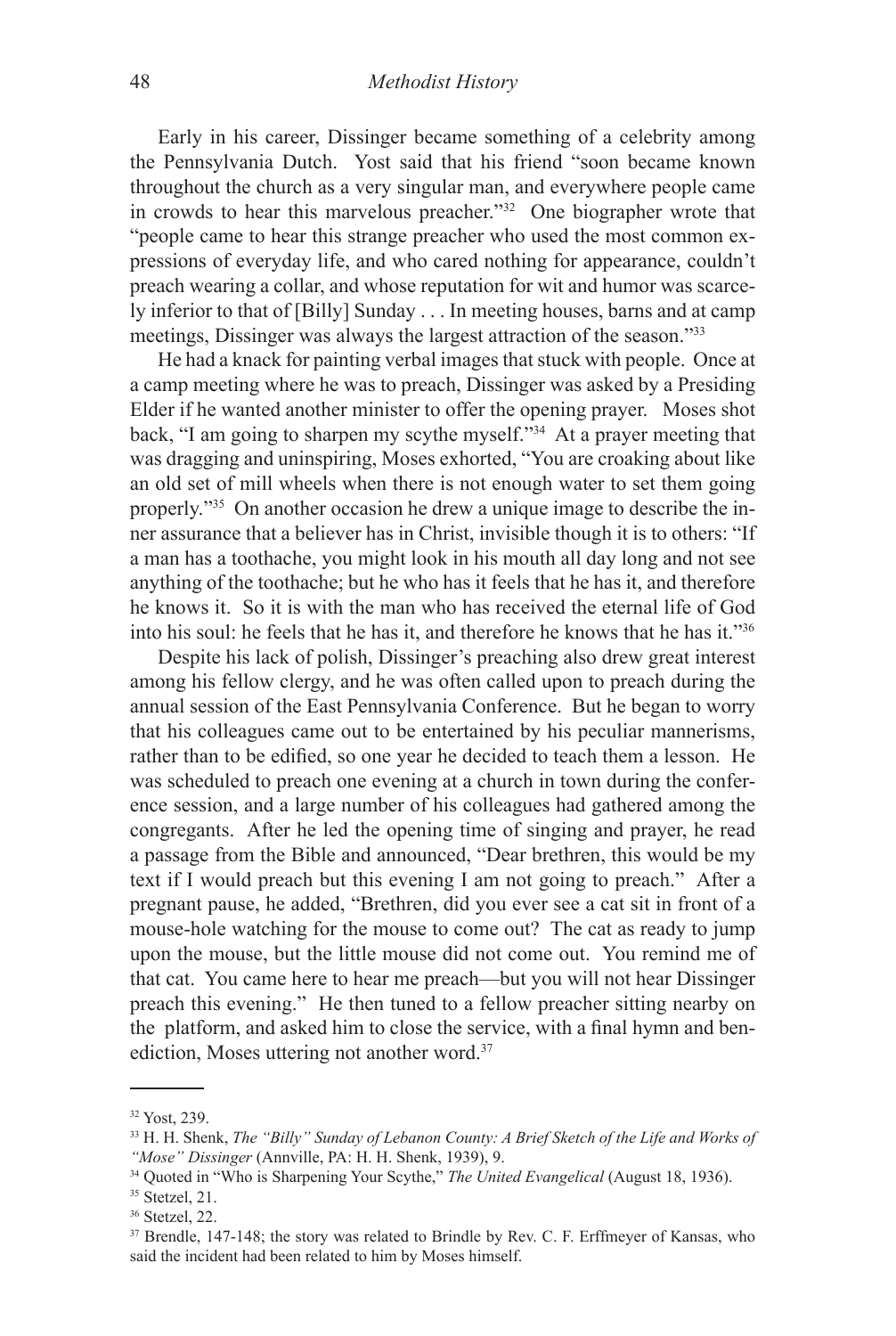Dissinger was twice invited to preach before the General Conference of the Evangelical Church, once when it met in Philadelphia, and in 1871 at Naperville, Illinois. At the Naperville conference, among those in attendance was Rev. William Nast of the Methodist Episcopal Church, a wellknown editor and minister, and leader of German missions among the English-speaking Methodists. Dissinger preached an "incomparable sermon with tremendous enthusiasm and power, teeming with Pennsylvania German idioms, sledgehammer phrases and home-spun illustrations." Afterward, Nast was reported to have said, "It appeared to me that one of the prophets of old was standing before us, proclaiming the divine oracles of God to men as one having divine authority. Never have I heard its equal."38

### **Populist and Folk Hero**

Dissinger's popularity was in large measure a result of the sea change that had been going on in religious culture since the early nineteenth century, a period that saw democratizing trends reshape the religious practices of Americans.39 Revolutionary ideals of liberty and equality were not only changing the way people related to their government, as during the Jacksonian era, but also how they functioned within their churches. Older aristocratic notions were breaking down, and ordinary people found themselves less and less impressed with traditional ideas of authority, tradition and class. Among such groups as the Methodists, Baptists, Evangelicals, and United Brethren, religion became the domain of the common person, whose spiritual experience was considered just as authoritative as that of the professional clergyman. Indeed, among such groups, ministers were most often drawn from among the working classes, who were less formally educated, polished, or philosophically oriented in their preaching. Among the Pennsylvania Germans this trend was part of an "Americanizing" process, which led to splits within older denominations into "Old" and "New Lutherans, "Old" and "New" Mennonites, or the "Old Order" and "Progressive" Brethren.<sup>40</sup>

Revivalism and populism combined to make many people suspicious of ministerial authority based upon education and rank. It was the "religion of the heart" that qualified men for ministry, not the religion of the head. Like many of his colleagues and contemporaries, Dissinger believed that the only real requirements for a preacher were a clear calling of God and the "unction" of the Holy Spirit, which formal education could never supply—and might even squeeze out of a man. To many Evangelicals of that day, the best way to ruin a preacher was to send him to seminary; it would not be until well after the Civil War that the Evangelical Church founded its first educa-

<sup>38</sup> As quoted in Brendle, 153-15; the description of Dissinger's sermon is from Yost, 197-198. 39 For the classic work on these changes, see Nathan O. Hatch, *The Democratization of American Christianity* (New Haven: Yale UP, 1989).<br><sup>40</sup> Yoder, "The Pennsylvanian Germans: Three Centuries of Identity Crisis," op. cit., 47-48.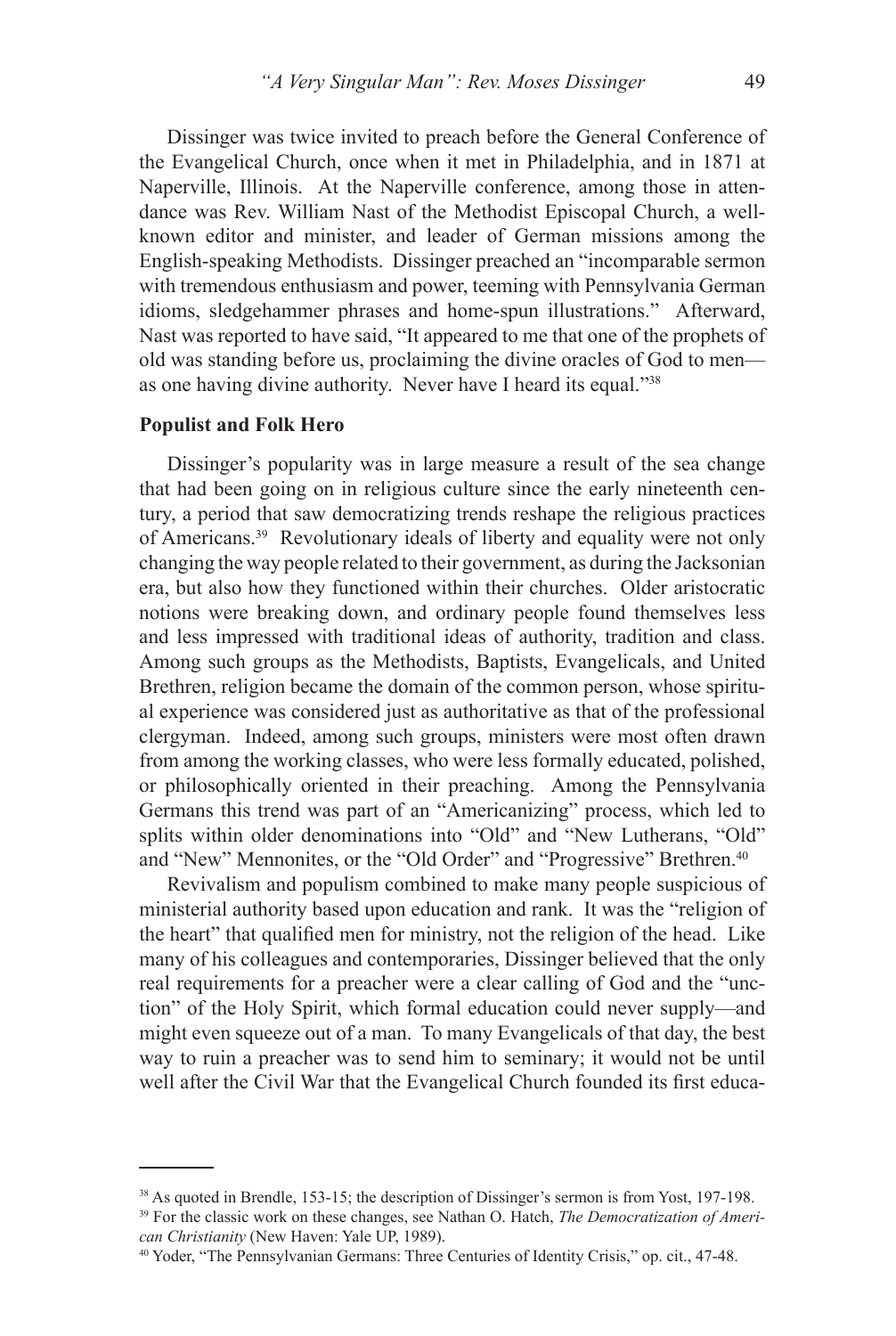tional institutions to train clergy.41

This democratic or folk spirituality had led to a cultural transformation of the clergyman from *priest* to *preacher*—someone who was in many ways "just one of the folks." Among the Pennsylvania Dutch a tradition arose of telling humorous stories about the preacher, called "*Parre Schtories*" (pastor stories). These often accentuated the preacher's eccentricities, but remained respectful, and were designed "to keep the pastor related to the same earth on which the drama of folk existence is staged." They also served to underline the democratic spirituality of the people, emphasizing that God is "no respecter of hierarchy or 'highfalutin' people . . . [but] loved the simple folks who enjoyed the earth and learned to live with tears as well as laughter."<sup>42</sup>

Dissinger personifies the religious populism of this era, as "the homespun religious hero who puts the powerful and unruly in their places."43 His rise to folk hero status was rooted in his evident spiritual authenticity, his success in attracting and converting the masses, and his willingness to challenge the more educated professional clergy of his day. And challenge them he did, in stories that are legion. Of a Presbyterian minister whose preaching and demeanor did not impress Dissinger, he once quipped, "*Ich denk der macht dem Teufel seine Geil nicht fiel schei*" ["I guess he doesn't scare the devil's horses much"].<sup>44</sup>

Once in Bucks County, he attended a funeral at an older denominational church for a young man who had attended some of Dissinger's revival services. The minister used as his text, "Because I live, you shall live also" (John 14:19). During his sermon, the minister excoriated the Evangelical Church and its practices, accusing its leaders of fanaticism and of spreading false teachings. He warned his people to stay away from them, saying in part, "Pray not for the Holy Ghost in connection with this life, for ye can no receive him." Incensed, Moses announced upon leaving the church that he would preach on the same text the following Sunday, "so that justice may be done to it." An overflow crowd arrived at the Evangelical meeting house to hear his response, which he prefaced this way:

Now I am going to preach on this text which the priest out yonder has chewed up

<sup>&</sup>lt;sup>41</sup> On attitudes with the Evangelical Church regarding ministerial training and qualifications, see William Naumann, "Docrine and Theology in the Evangelical Association/Church," in J. Stephen O'Malley and Jason E. Vickers, eds., *Methodist and Pietist: Retrieving the Evangelical United Brethren Tradition* (Nashville: Kingswood Books, 2009), 93-107. By the time Dissinger joined the ranks of the Evangelical clergy in the 1850s, winds of change were already blowing, with increasing calls for a more educated clergy—he himself was required during his training to complete the required course of study that had been set up in the 1840s—but Moses seemed to hearken back to an earlier day of the founders and fathers in his simple and rough-hewn, yet highly effective, manner.

<sup>42</sup> Richard E. Wentz, *Pennsylvania Dutch: Folk Spirituality* (New York: Paulist Press, 1993), 34, 48-49. Wentz, 49-53, includes a short chapter of collected pastor stories, noting in his introduction "The Dutch like the saying '*Wie Gelehrter, wie Verkehter'* (The more learned, the more mixed up)."

<sup>43</sup> Wentz, 35.

<sup>44</sup> Brendle, 166.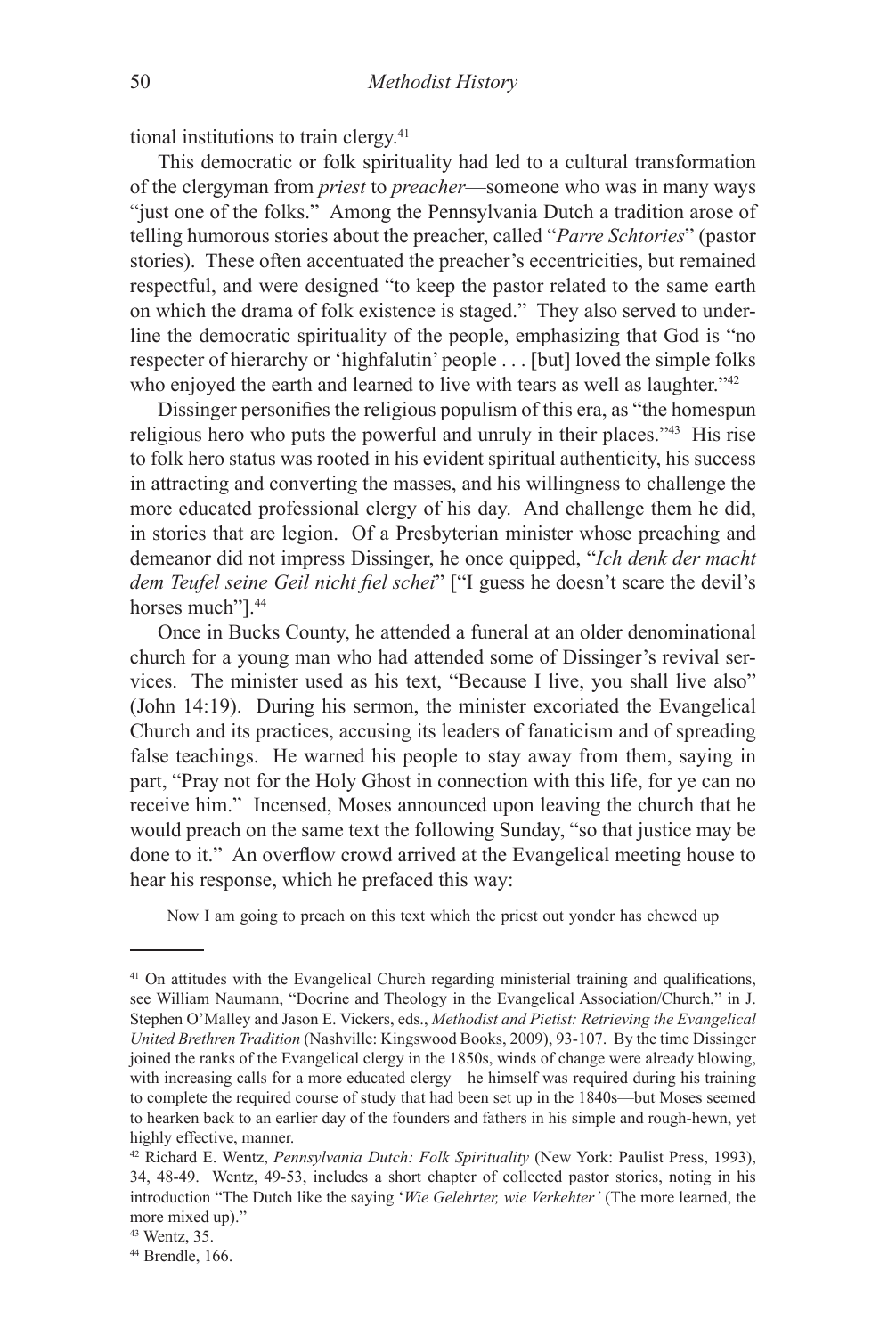so badly. God in heaven knows how much pity I have felt for this text! It seemed to me exactly as if you had thrown a bag full of oats before a hog and left the bag tied up. The hog will sniff about it and smell that there is something within, but he cannot get it. Just so that godless priest went around this text, smelling that there is something in it; he sniffed it over and chewed it all up and yet he failed to find the grain. But this day justice shall be done to this text. God's eternal truth contained in this text shall now be preached.<sup>45</sup>

Seminary-trained preachers who wrote their sermons out on paper and read them he derided as "paper-shooters," or even the "real priests of Baal" ["*di richtichi Bawlpaffe*"]. One evening he was expounding upon this theme in a sermon entitled "True Preachers and True Christians," which happened to have in attendance several theological students. In his distinctive way Moses "ridiculed and burlesqued" those who thought advanced degrees made them ministers of Christ. "They are ever learning and never able to come to a knowledge of the truth," he thundered. "In a thousand pounds of learning they have not an ounce of religion, and when they preach the devil goes to sleep right in front of the pulpit and right under their eyes and noses, well knowing that his cause is perfectly safe in their hands." Offended, the students stood up and walked out, to which Dissinger responded, "Some have felt the cheese-knife; this is the way it goes in the world; there they go! When the teakettle boils over, then the cats and dogs get out from under the stove."46

Nor was he impressed with the customs of the Amish and other Mennonite groups who wore distinctive dress and separated themselves from the world. "Whoever wishes to enter heaven must be converted to God," Dissinger insisted. "This is not done as many people think. They think, if they have been baptized as adults, if they belong to the church and wear broad-brimmed hats and round-tiled coats, everything has been done that they can do to be saved and enter heaven. All who believe this cheat themselves out of their soul's salvation<sup>"47</sup>

But he did not spare his own church from criticism either. In the pulpit one Sunday Dissinger pulled out a black walnut and said, "Now, this nut represents three churches." He first removed the outer black covering, and said, "This is the Lutheran Church—this is no good; we will throw it away." Then he cracked the nut and said, "This hard shell is the Methodist Church. That also is no good; so we will throw it away." Then he came to the kernel and announced, "this kernel is our church." But it was no compliment: the kernel was "shriveled and decayed."48

On occasion, however, even the great Moses Dissinger could be outdone. Once on a street in the city of Lebanon he encountered a Rev. Johnston of the

<sup>45</sup> Stetzel, 5-16. Stetzel also reports that on the way out of the funeral, Dissinger had muttered to colleague who attended with him, "If only I might have a hold of that hellhound for fifteen minutes, I would have him so that the dirt would flow from him."

<sup>46</sup> Brendle, 162, 181.

<sup>47</sup> Shenk, *Old Time Backwoods Preacher*, 434.

<sup>48</sup> Brendle 174.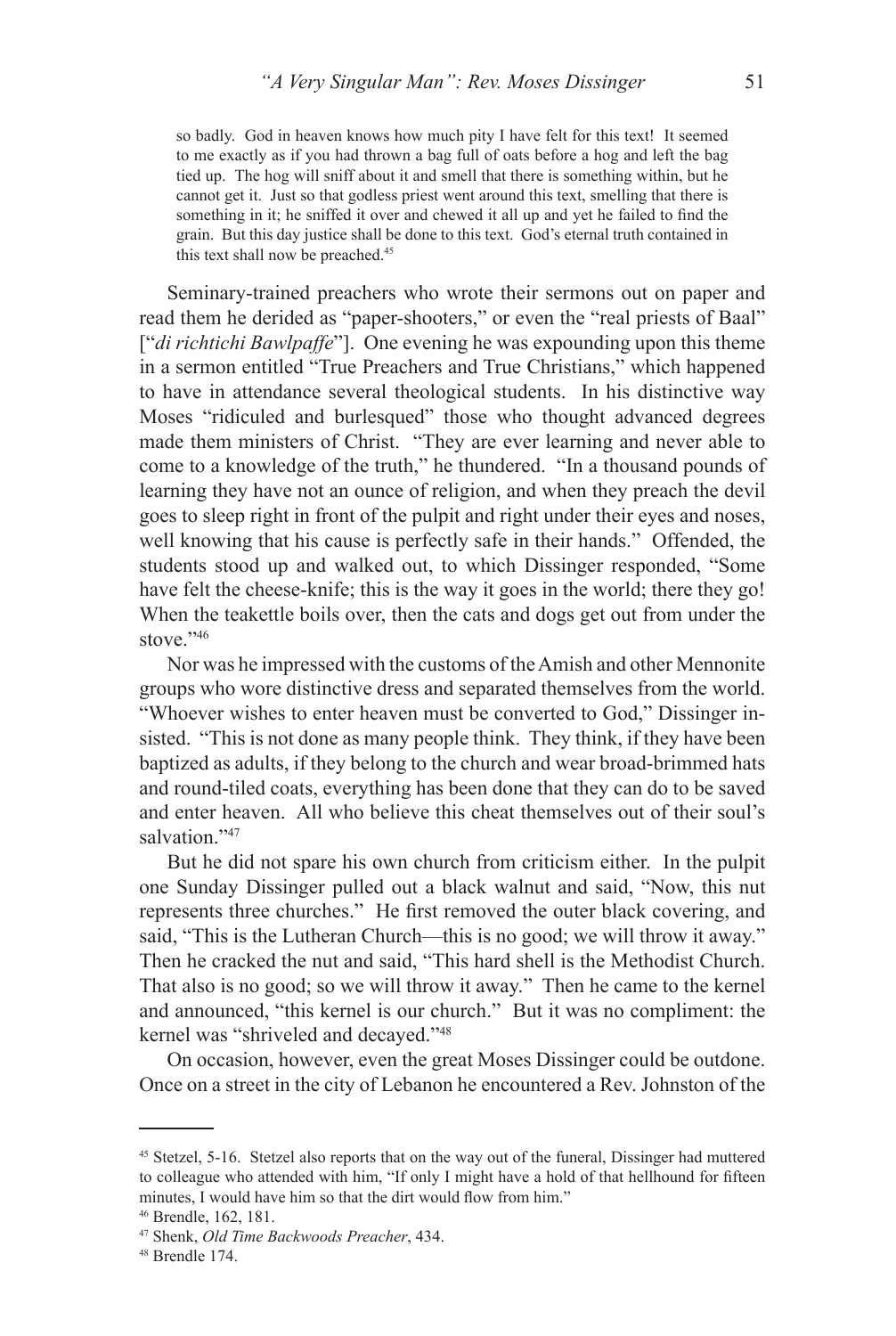Reformed Church, who mentioned his congregation's plan to erect a cross atop the church building. "Is that so?" said Dissinger, who had little regard for extraneous trimmings of that sort. "Why don't you put a mule there?" "We were considering that," replied Johnston, "but we concluded that you would be too heavy."49

### **Rural Evangelist**

At heart, Dissinger was an evangelist, who loved camp meetings and revival services, exhibiting endless enthusiasm and remarkable stamina. "Without any intermission," Yost recalled, "he kept on singing, praying, shouting and working with penitents at camp meetings and quarterly meetings, from morning till night, and during the night till the sun arose, being gifted with unusual physical endurance."50

Dr. Clarence Weiss, who grew up in the Evangelical Church at Weissport, Pennsylvania, recalled Dissinger's tenure as pastor there in 1870. Weiss reported that the church was regularly "packed" with people, "so that long benches were placed in the aisles, and the back of the church, and these were occupied, especially on Sunday evenings." He wrote that many attended Dissinger's revival services "through curiosity" and were surprised to find themselves converted to Christ. "Moses Dissinger was a great revivalist," Weis wrote, "and it is wonderful how he got folks under conviction and had them rush to the altar." Among them was Weiss himself, then just 12 years old. "I was at the mourner's bench thirty-three nights seeking salvation," he remembered; "the reason I was at the altar so long was because in those days no one was believed to be a real Christian until 'he got through,' as they said. By this they meant until he was thoroughly converted and showed it . . . by singing, by shouting, praising God or in in some other way, by which everybody, and even the devil, would know he 'passed from death to life."<sup>51</sup>

Dissinger was most at home in the country, and related well to the unpretentious farmers and artisans of the rural counties of central Pennsylvania. "His preaching was very plain," Yost recalled; "and at times very rough, adapted to the conduct and comprehension of the people among whom he labored."52 As a result, when his name was called at the 1865 East Pennsylvania Conference session to serve the pulpit of a sophisticated urban congregation in Philadelphia, the announcement was greeted with surprise and "considerable commotion." His colleagues wondered if the Lebanon County rustic would be able to succeed—including William Yost, who decided to look in on his friend on a Monday morning about six weeks into Dissinger's tenure. "I called at the parsonage," Yost recalled, "and found him at home and in good spirits." The two then called upon a leading member of the church, who excitedly shared that Dissinger was already drawing crowds, and that

<sup>49</sup> Shenk, *Old Time Backwoods Preacher*, 426-427.

<sup>50</sup> Yost, 238.

<sup>51</sup> Weiss, op cit.

<sup>52</sup> Yost, 240.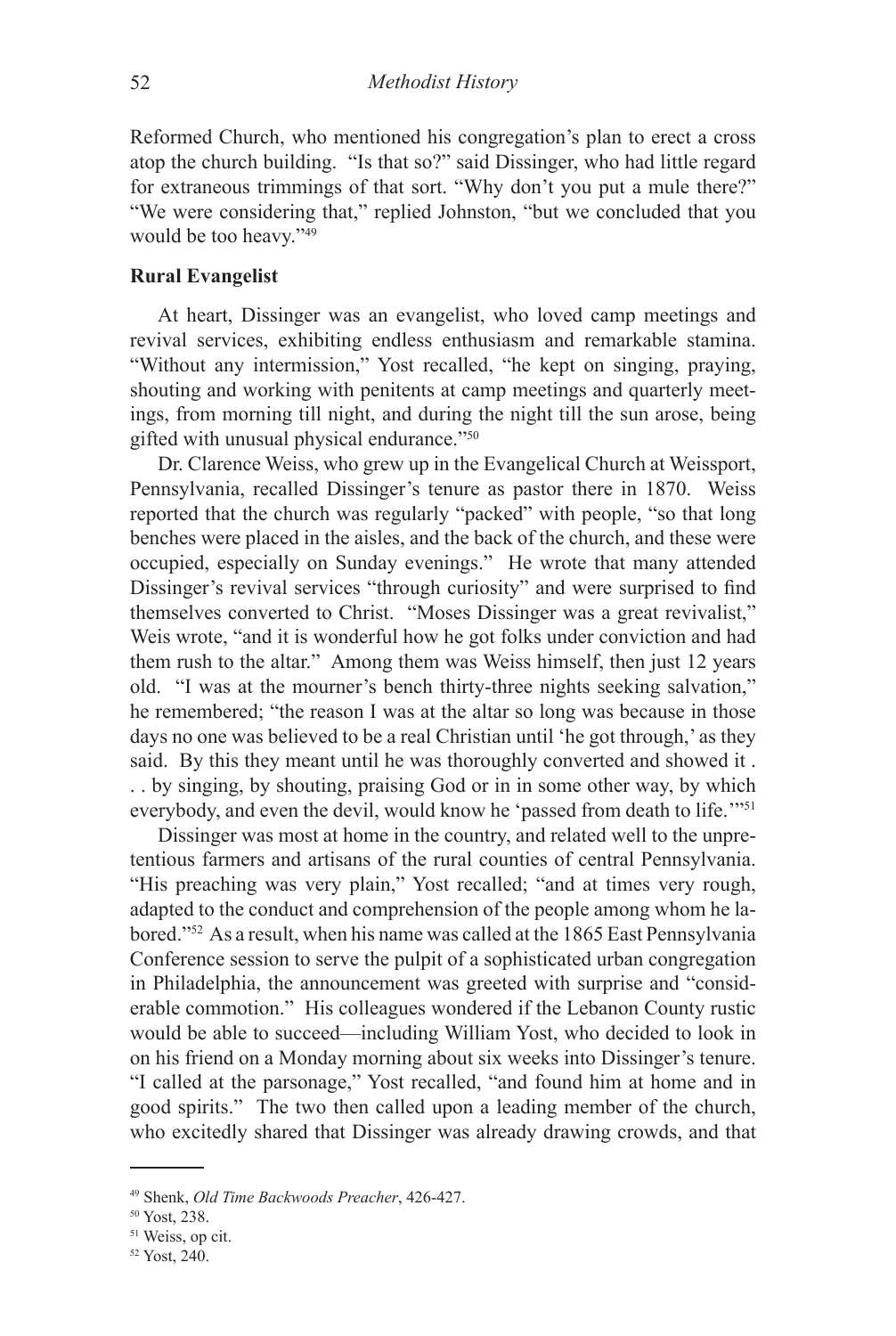the day before "they had to place chairs and benches into the aisles to accommodate all the people."

His appearance, however, needed some improvement, the member counseled, "Your clothing will do among the farmers in the country," the man advised, "but not for the city . . . Next Sunday is Palm Sunday and we then expect a good sermon from you appropriate to the festal day and for this occasion you shall have a new suit of clothing." He then took Moses to a tailor and had him fitted with a new suit, and from there, to Yost's bemusement, to a haberdashery to be equipped with a silk stovepipe hat. Back at the parsonage, Dissinger wasn't sure what to make of his new appearance—nor of the reference to the liturgical calendar. "Palm Sunday. Palm Sunday. What kind of a Sunday is that?" he said to his friend. "I am to preach a Palm Sunday sermon and don't know what it means. I am completely lost. Can you help me out?"

In general, Dissinger had little regard for formal liturgical rituals and traditions—especially in connection with churches he regarded as spiritually-corrupt or dead; but in this case he was open to the counsel of his friend that he needed to learn some of the customs of his more refined urban congregation. Yost explained the meaning of the day, and the need for his colleague to learn the liturgical calendar, and gave him a biblical passage to preach from that day, Zechariah 9:9, which Dissinger proclaimed a "bully text." A week later, Yost called upon his friend to see how he had fared with his text and his new suit. "I found him at home and remarkably pleased with his success; that I should have seen the commotion in the church, the shouting, weeping, laughing, clapping of hands and the many hallelujahs." When his appointment in Philadelphia came to an end two years later, Yost met him at the annual conference session and asked how his tenure there had gone. Dissinger answered, "The Devil is whipped, over one hundred sinners converted and I have \$1,200 in my pocket.<sup>53</sup>

# **A Muscular Preacher**

Moses Dissinger was cut from the mold of David rather than Timothy, and no small part of his notoriety was based on his sheer physicality. Dissinger's was a muscular, masculine Christianity; he had no qualms about threatening—or even using—physical force to keep the devil and his minions from disturbing his gospel work. It was not uncommon in the mid-nineteenth century for groups of young men to disrupt revival services and camp meetings. Often well-lubricated with alcohol, they came to have fun at the expense of the gathered faithful by heckling the preacher, mocking worshippers, and even starting fights. A big, imposing man who exercised regularly all his life, Dissinger's fighting skills were employed more than once to restore order when trouble came to services he was leading.

While leading a camp meeting near Catasaqua, in Lehigh County's coal

<sup>&</sup>lt;sup>53</sup> The story of Dissinger 's appointment and experience in Philadelphia is found in Yost, 253-256.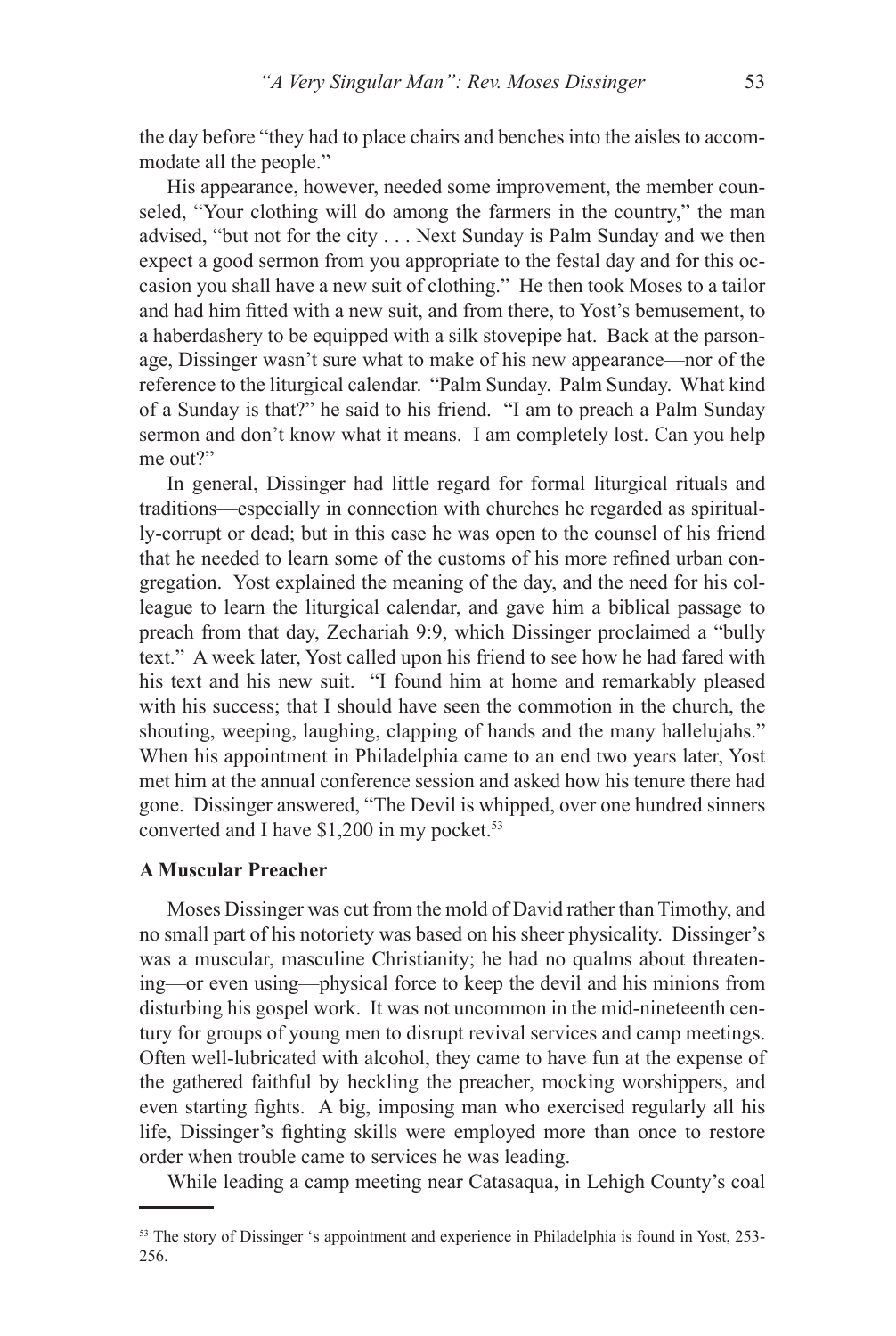region, Dissinger confronted a group of youths who were determined to break up an evening service. The men pushed their way onto the grounds, and then paused momentarily before a group of campers. Moses leaped forward, seized one of the apparent leaders and sent him sprawling, shouting, "Stand fast, brethren, don't retreat any further!" As he knocked a second invader to the ground he called out, "Take clubs, brethren, and give it to them!" As Henry Stetzel told the story, "He scarcely had time to catch a third, to show him how to throw a somersault in Mosaic fashion, when the whole crew in breathless haste rushed back into the darkness." An Allentown paper published a report of the incident, saying that while most Evangelical ministers sought to win souls by preaching, there was one who tried to convert sinners with clubs. Though he was not named in the article, many who read it said, "*Des war gewiss der Mos*" ("surely that was Mose!")<sup>54</sup>

In Fleetwood, Berks County, northeast of Reading, Dissinger had to contend with a local group of rowdies who would attend prayer meetings, sing over the congregants and outshout them with "Amens." Moses took to carrying a club into the pulpit with him, and "when too much raucousness prevailed, he would leave the pulpit and brandish his club until the boys were subdued . . . . From this point he would again take up the sermon at the point of interruption."55

On another occasion, Dissinger was leading revival services when three young rowdies walked in, took seats in the front row, and proceeded to spit upon the pulpit. Moses stepped down and asked them, "Do you want something?" "Yes," they answered . . . . "We want to see a miracle." Moses shot back, "We don't perform miracles here, but we cast out devils!" He then motioned to a muscle-laden blacksmith friend in the congregation, and the two men threw the three troublemakers out of the building.<sup>56</sup>

At other times, his quick wit and sharp tongue was enough to send disturbers of the peace into retreat. Invited to preach by a colleague in Millerstown, Lehigh County, Dissinger's sermon was interrupted by a group that began to talk loudly and "make a general nuisance." Moses stopped and began to harangue them, calling them dogs, and using a favorite biblical allusion, that of the possessed man in Mark 5:1-20, also known as the Gadarene (or Gerasene) demoniac, whose "Legion" of demons were cast out by Jesus and sent into a herd of pigs:

I did not know there were any of those accursed Gadarenes here. You are as full of devils as was the Gadarene. I will tell you now what you have to do—*you must keep quiet*, or I'll come down and throw you out of doors, that you break your necks. I can lick half a dozen such stuck-up chaps as you are. *Dissinger is my name!* And if you don't believe me, just stand outside the door, when the meeting is dismissed, and I will show it to you . . . . [then, turning to the congregation] I would advise you to secure your hog-stables; for if the devils ever should leave these Gadarenes and enter your hogs, these will certainly die, every one of them."

<sup>54</sup> Stetzel, 13-14; Brendle 149, 175 .

<sup>55</sup> Brendle, 175.

<sup>56</sup> Brendle, 179.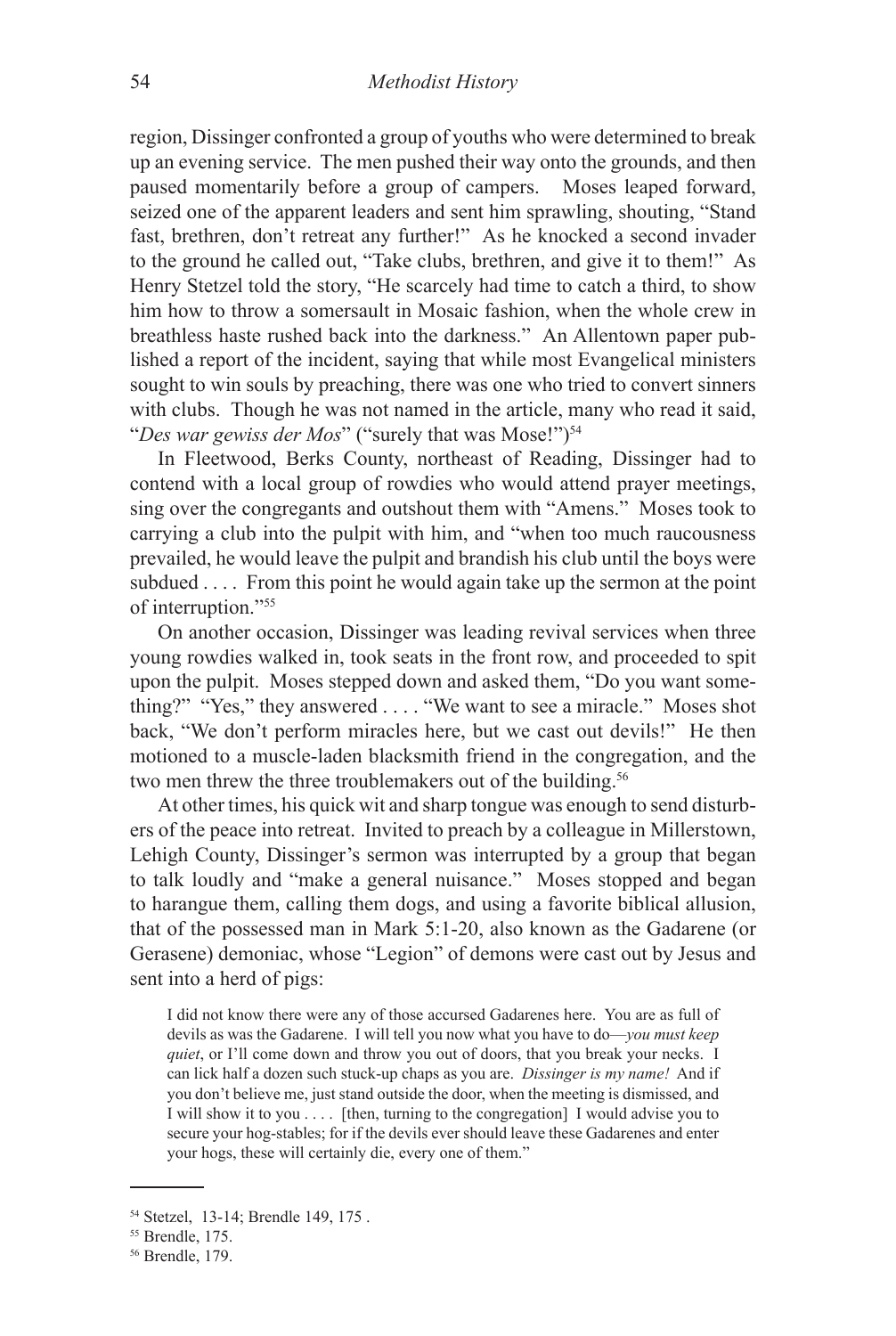There was no further disturbance.<sup>57</sup>

Even aside from the occasional brawls, there was a decided physicality to his preaching. Henry Stetzel described his "unusual physical exertions and the activity of all his limbs."58 Several stories are told of his physically pressing rickety pulpits beyond their endurance. Once while preaching at a camp meeting in Northampton County, he leapt into the air and came crashing through the platform to the ground below. After pulling himself up Moses exclaimed, "*Gott sei Dank ass es net in die Hell gange is*"—"God be thanked, it didn't go down into hell."59 Moses also had a deep bass voice that carried great distances. At a camp meeting in Lehigh County, he once raised his voice to such a level that it startled the horses at the rear of the encampment, so that they had to be restrained.<sup>60</sup>

## **Battling the Devil**

The Christian life for Dissinger was less an invitation to spiritual tranquility than it was a call to battle—and in that conflict his principal opponent was the Devil. As with Martin Luther three centuries before, Satan was no mere symbol to Moses, but a very real, malevolent personality, who challenged the preacher to do battle with him daily. "The Devil was always a very real person to Uncle Mose," his nephew S. Neitz Dissinger recalled.<sup>61</sup>

And, like St. Paul, Dissinger found the imagery of warfare—updated to use nenteenth-century weaponry, of course—to fit precisely the spiritual struggle he and his fellow preachers were engaged in. "When the gospel is proclaimed by converted and spirit-filled ministers," Moses proclaimed, "it is just like a battery by which fortifications are shot down." Referring to ministers who read manuscript sermons, he said, "These come with paper guns and paper balls, which they have brought out of school . . . and when they have fired off their paper battery a few times, they imagine they have shot the Devil dead, but they do not know that they have not yet touched a hair of his back or of his tail . . . [and] he will lay himself at the foot of the pulpit and go to sleep and snore." However, he insisted, "as soon as the rifle-guns thunder the eternal truth of God like fiery balls into the filthy, sinful

 $57$  Stetzel, 9-10, where he gives both in the Pennsylvania Dutch original and an English translation. The same story is in Brendle, 115. On another occasion in Northampton County, Dissinger took aim at some hecklers in the back row, and said, "Once upon a mountain the devils which had been driven out of men went into swine, and the swine threw themselves into the depths of the sea. And lo these many years they have been lost, but now, behold, they are found. Back there they sit and the devils are still in them" (Bendle, 120).

<sup>58</sup>Stetzel, 3.

<sup>59</sup> Brendle, 178, quoting an elderly Charles E. Hess who saw the incident himself as a child. Several versions of this incident, or perhaps others similar to it, also have been passed down. Another account in Brendle, 118, has it occurring at a "'Bush Meeting' near Shiedy's." Yet another variation in Brendle, 181, has him preaching at Slatedale when he jumped from the pulpit to the floor, which gave way, after which he jumped back up and said, "Thank the Lord that I didn't go into the cellar."

 $60$  Brendle 145.

<sup>61</sup> Quoted in Brendle, 108.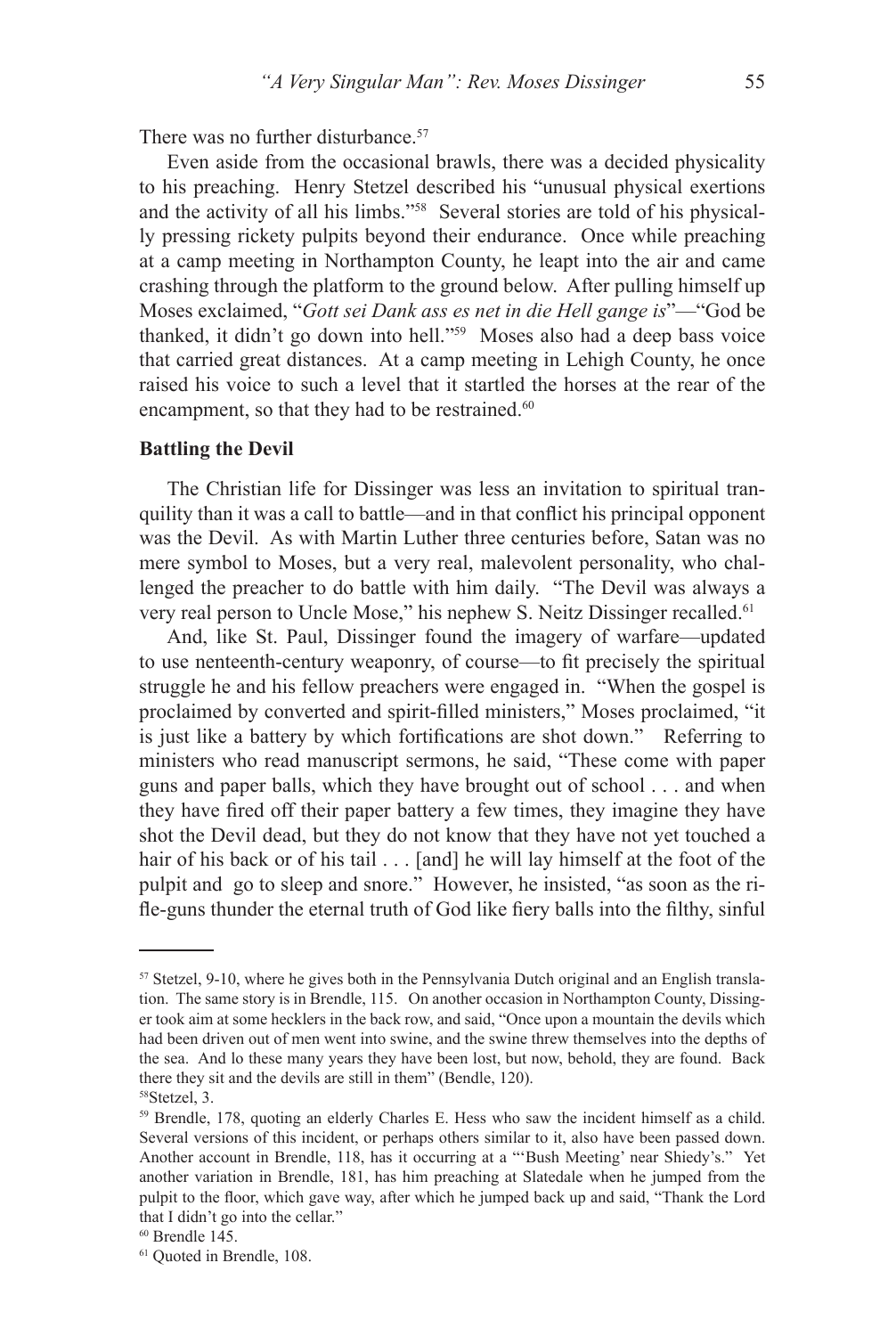camp of Satan, his sleep is at an end, and he runs like mad to save his tattered reign; for then there are crashes in every corner of his dirty kingdom."<sup>62</sup>

To Moses, the most powerful weapon in his spiritual arsenal was prayer. "He was much given to prayer," his friend William Yost recalled, "spending hours on his knees." A favorite comment of Moses' when it came to starting the day with pray was, "The devil must be whipped before breakfast. He will then easily stay whipped all day." Moses called prayer "talking with the Father," and would often excuse himself before a service began to prepare himself through prayer. Yost recalled that at camp meetings, when the time approached for Dissinger to preach, he would say, "Let us go out into the woods, we must talk with the Father. I am to preach, you know, [and] I am only one of the Lord's sprinkling cans. If he don't fill it with living water fresh from under the Throne I am walking around . . . with an empty can, and the devil would just laugh at me. I can only give to the people what the Lord gives me."<sup>63</sup>

Yost also related how at times of prayer with families with whom he was lodging, Dissinger would pray on until "every converted member of the family was either leaping for joy or shouting aloud the praises of God, and such as were not converted were crying for mercy." A colleague named C. F. Erffmeyer of the Kansas Conference, in which Moses spent the last few years of his life and ministry, recounted the opening of the 1880 session of that body, when Dissinger was called upon to pray. Describing the experience as a "wonderful outpouring of the Holy Spirit," Erffmeyer recalled years later the "wonderful power" of Dissinger's prayer, even some of its image-laden language: "O heavenly Father, Thou art rich in mercy; we are so poor, so needy, worms of the dust. Thy table is loaded with the things we need. We pray Thee, take the four corners of the table cloth and just empty it all out upon us." Erffmeyer said of the experience: "Forget it? No! I think it will go with me to the end."64

## **Dissinger and the Civil War**

By the time of the outbreak of the Civil War in 1861, Pennsylvania's large ethnic German population was roughly divided into two groups. One was Dissinger's Pennsylvania Dutch compatriots, with their distinctive hybrid culture and language, living largely on farms and in towns in non-urban areas, in such counties as Lebanon, York, Berks, and Lancaster. The second group consisted of more recent immigrants, born in Germany, who came to America seeking high wage jobs in Pennsylvania's burgeoning industrial economy. Many of these lived in ethnic neighborhoods in Philadelphia, Allentown, and other industrial centers, speaking the dialects of their native regions, publishing German newspapers, and active in German clubs, churches, and civic organizations. The older German groups saw themselves

<sup>62</sup> Quoted in Yost, 248 and Stetzel, 21.

<sup>63</sup> Yost, 240-241.

<sup>64</sup> Brendle, 109, 154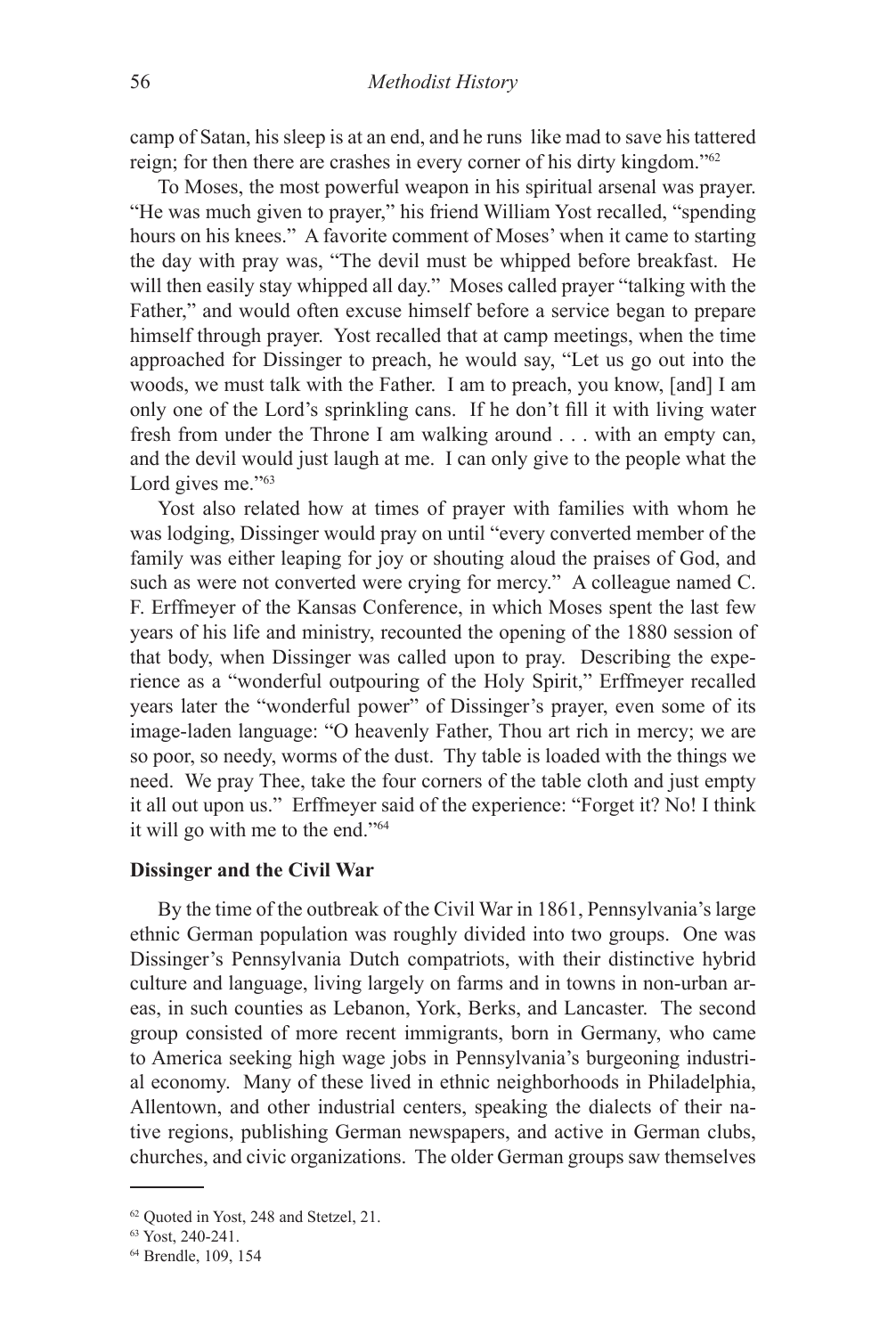as distinct from the more recent immigrants, often referring to the newcomers as "New Germans," European Germans," or even "*Deitschlenner, Deutschländer*" or "Germany-Germans."65

Significant numbers of the newer German immigrants responded enthusiastically to Lincoln's call for volunteers, and formed regiments that were distinctly German in their identity, and often commanded by German expatriates, but there was much more resistance among the Pennsylvania Dutch population to the war. Some, such as the Dunkers and Mennonites, were pacifists, but the opposition of many others was rooted in their loyalty to the Democratic Party, and a belief that "extremist" abolitionists had pushed the country to war, and were dominating the Republican Party.66

The energetic and outspoken support of Moses Dissinger for Lincoln and the war effort was therefore noteworthy, and was considered an important factor by local historians in raising support for the Union among the Pennsylvania Dutch, and inspiring men to enlist. Two of Dissinger's own brothers, Cyrus and David, served with the 93rd Pennsylvania Regiment, recruited in and around Lebanon County.67

Dissinger was also rare among his Pennsylvania Dutch contemporaries for his support of emancipation and his sympathy for the enslaved. The Evangelical Church had been strongly anti-slavery since its inception, and in 1839 passed a rule barring slaveholders from eligibility to church membership. But Dissinger took the anti-slavery attitudes of his church even further than most of his colleagues. African-American historian Charles Blockson identified Moses as one who not only "spoke for the freedom of the southern slaves," but a participant in the Underground Railroad in the 1850s. Moses' Schaefferstown home was reported to be a safe house for runaways from below the Mason Dixon Line, on their journey north to freedom.<sup>68</sup>

It was recalled that during one pro-war rally, Moses was on the podium, scheduled to speak after a sermon by another. He sat quietly while the speaker extolled the value of free government in America and the need to preserve it through the war effort. When, however, the speaker began to talk about the injustice of slavery, and how slaveholders lived in abundance upon the backs of four million enslaved human beings, Moses became visibly agitated. "A tremor pervaded Mose's entire body," wrote Henry Stetzel, "He began to shuffle his feet back and forth with gradually increasing rapidity

<sup>65</sup> Yoder, 51.

<sup>66</sup> A helpful review of the wartime history and attitudes of Pennsylvania Germans war may be found in Christian B. Keller, "Pennsylvania and Virginia Germans During the Civil War" *The Virginia Magazine of History and Biography 109.1 (2001): 37-86.* 67 David C. Dissinger (1840-1882) served initially in a 90-day regiment, the 14th Pennsylvania;

in the fall of 1861 he became 1st Lieutenant of Company F of the 93rd Pennsylvania. His brother Cyrus Dissinger (1837-1926) was a private in Company F. See Penrose G. Mark, *Red, White*  and Blue Badge, Pennsylvania Veteran Volunteers: A History of the 93rd Regiment (Harrisburg: Aughinbaugh Press, 1911), 53, 358, 385, 388.

<sup>68</sup> Charles L. Blockson, *The Underground Railroad in Pennsylvania* (Jacksonville, NC: Flame International, 1981), 78; also William J. Switala, *Underground Railroad in Pennsylvania* (Mechanicsburg, PA, Stackpole Books, 2001), 153.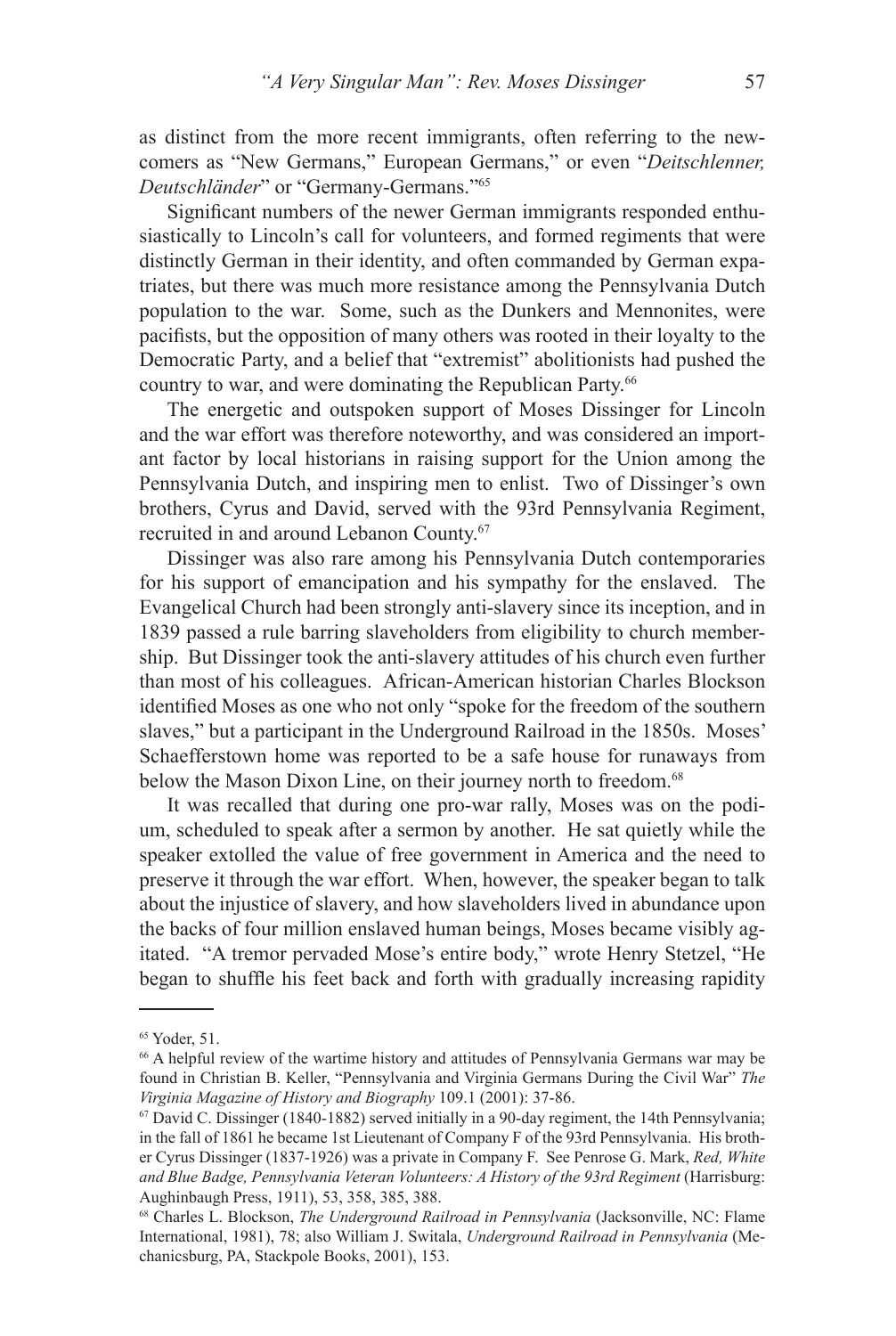and violence . . . like a racehorse . . . getting ready to start." The preacher, realizing Moses was ready to speak, ended his message. Dissinger leapt up and exclaimed, "God be thanked for the truth. This is the eternal truth fresh from the shovel. So I like it, when the truth is pushed off the shovel, clean and fresh."69

Dissinger's advocacy on behalf of the Union and the Lincoln administration also went well beyond what other ministers were willing to do. Many within the Evangelical Church (and other churches) opposed what they called "political sermons," and were wary of preachers taking a direct role in political causes. But the regional Evangelical body, which in the past had generally refrained from official pronouncements on political issues, set a new tone in 1863. At its February, 1863, session held in Millersburg, Dauphin County, the East Pennsylvania Conference passed a resolution declaring the "present fratricidal and satanic rebellion in the south as groundless and without righteous cause." The statement squarely identified slavery, "the product of hell," to be the "true original cause of the present ungodly and hellish rebellion," and went on to assert that the conference was "unconditionally" in support of the Union and the war effort:

We unanimously unite in supporting with our influence and assistance our government in the stress of its conflict with high treason, tyranny, and slavery, in its heroic struggle for order, freedom, right and the security of its citizens; and that above all we will remember the same in our prayers before God, for this is acceptable before the Lord our Saviour."70

No less forceful in his pulpit denunciations of the South and its leaders, Dissinger added his own colorful language to the cause. "This Rebel egg was laid by that old dunghill chicken Calhoun," he declared; "the old dunghill cluck, Jeff Davis, hatched it out; and that old dunghill rooster, Buchanan, fed it."<sup>71</sup> In the fall of 1863, Moses took an active role in the reelection campaign of Pennsylvania Governor Andrew G. Curtin. Curtin was a Republican, and his bid to be returned to office was regarded (as it had been in 1860) as a bellwether for the national election to be held a year later. Curtin's margin of victory that year was considerably smaller than three years before, and Dissinger's efforts were recalled as an "immense help to Governor Curtin in carrying the state."<sup>72</sup>

The next year, Moses took to the stump once more, this time in support of the Lincoln administration. In the summer of 1864, high casualties and a stalemate between the northern and southern armies in Virginia had brought northern morale to a new low, and a Republican victory was in serious doubt. Convinced that Lincoln's return to office was critical to preserving the Union, Dissinger went on a speaking tour of Lebanon and Lancaster

 $69$  Stetzel, 23.

<sup>70</sup> S. C. Breyfogel, *Landmarks of the Evangelical Association* (Reading, PA: Eagle Book Print, 1888), 182-183.

<sup>71</sup> Shenck, *Old Time Backwoods Preacher*, 417.

<sup>72</sup> Brendle 125.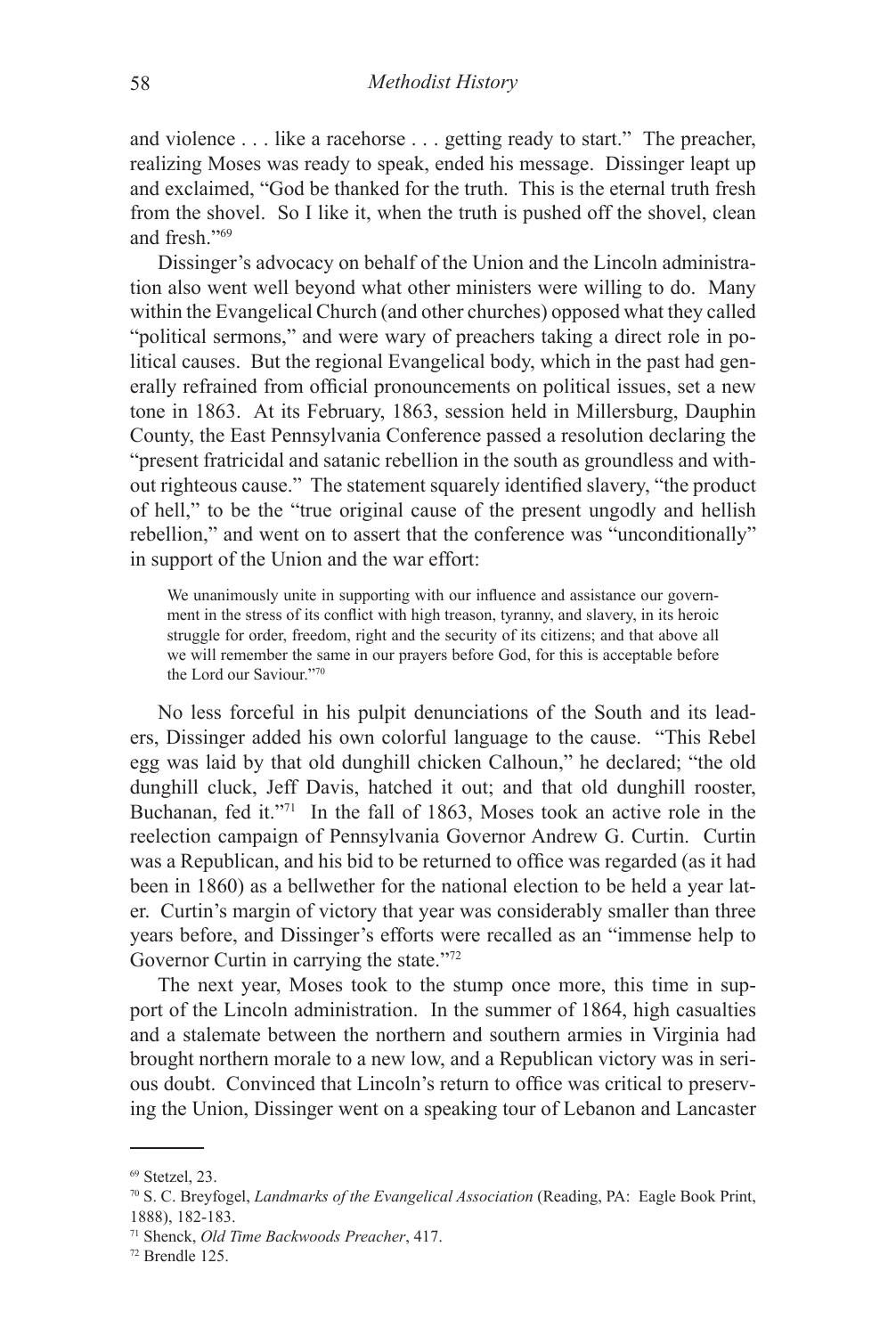counties. During the course of his travels he met with serious, even violent, opposition from local "copperheads," as Democrats who opposed Lincoln and the war effort were called. Near Columbia on the Susquehanna River, an open air meeting was assailed by stone-throwing protesters. Dissinger tried to rally his companions by saying, "*Buwe Wann ihr's schtende kenne kann ich aw*" ("Boys, if you can stand it I can too!"), yet another saying that passed into Pennsylvania Dutch lore. But the shower of projectiles became too intense, and the party was forced to retire, prompting an incensed Moses Dissinger to mutter, "If only I had my pistol the devil would have had fresh meat for breakfast."<sup>73</sup>

His most famous Union speech was held at the courthouse in the city of Lebanon during the closing week of the campaign. A three-day rally included as its featured speakers Governor Andrew Curtin, and attorney A. J. Herr of Harrisburg, who later became a state senator and President of the Pennsylvania Senate. But it was the eccentric parson who outshone both political orators in stirring up the crowds. Dissinger was the principal speaker on the second evening, a Friday, and opened with a prayer in which he thanked God that for once he was able to get lawyers on their knees. He then proceeded to excoriate local copperheads and southern leaders alike, in an address which a local paper said "brought down the house." At one point, speaking in Pennsylvania German, he painted a characteristically homely image:

Do you know of what this rebel government in the south reminds me? Why, it is just like an abandoned farm, whose fences are nearly all broken' down, while everything is overgrown with bushes, thorns and weeds; where the barn has no doors left and nothing within, and everything looks empty and miserable. At the house all the window panes are broken and no one can live there now. No living creature can be found except a half-starved ox on a dunghill, who pulls dirty straws out of the dung and eats them to save himself from dying and hunger and roars dolefully through' his empty belly, "I'm a-hungered! I'm a-hungered!" Nearby is an old pig stable with an old long-snouted pig in it, and when she hears the ox she grunts, with her snout in the dirt, "Hoo'goo! Hoo'goo!" Now, see whether it is not exactly the same in rebeldom. When the people of the south, just like the half-starved ox, call out, "We are a-hungered! We are a-hungered!" old Jeff [Davis], the old hog, grunts, with his pig's snout in the dirt, "Hoo'goo! Hoo'goo!"

With this the crowd went wild, amid a rain of tossed hats and handkerchiefs, and continuous cheering, as "pandemonium reigned" for many minutes. Lincoln and Johnson carried Lebanon County—and Pennsylvania—in the election, and their success among in Pennsylvania Dutch country "may at least be partly attributed to the enthusiasm stirred up by Dissinger."74

A year later, Dissinger was stationed in Philadelphia when the news of Lincoln's assassination came over the wires. On the morning after the shooting, a young law student from Schaefferstown named Charles Zerbe was

<sup>73</sup> Brendle, 128

<sup>74</sup> Shenck, *Old Time Backwoods Preacher*, 436. Accounts of the speech, along with the German original may be found in Shenck, 436-438 (reproduced here), Stetzel, 24-26, Brendle, 128-131, and Yost, 249-253 (English only).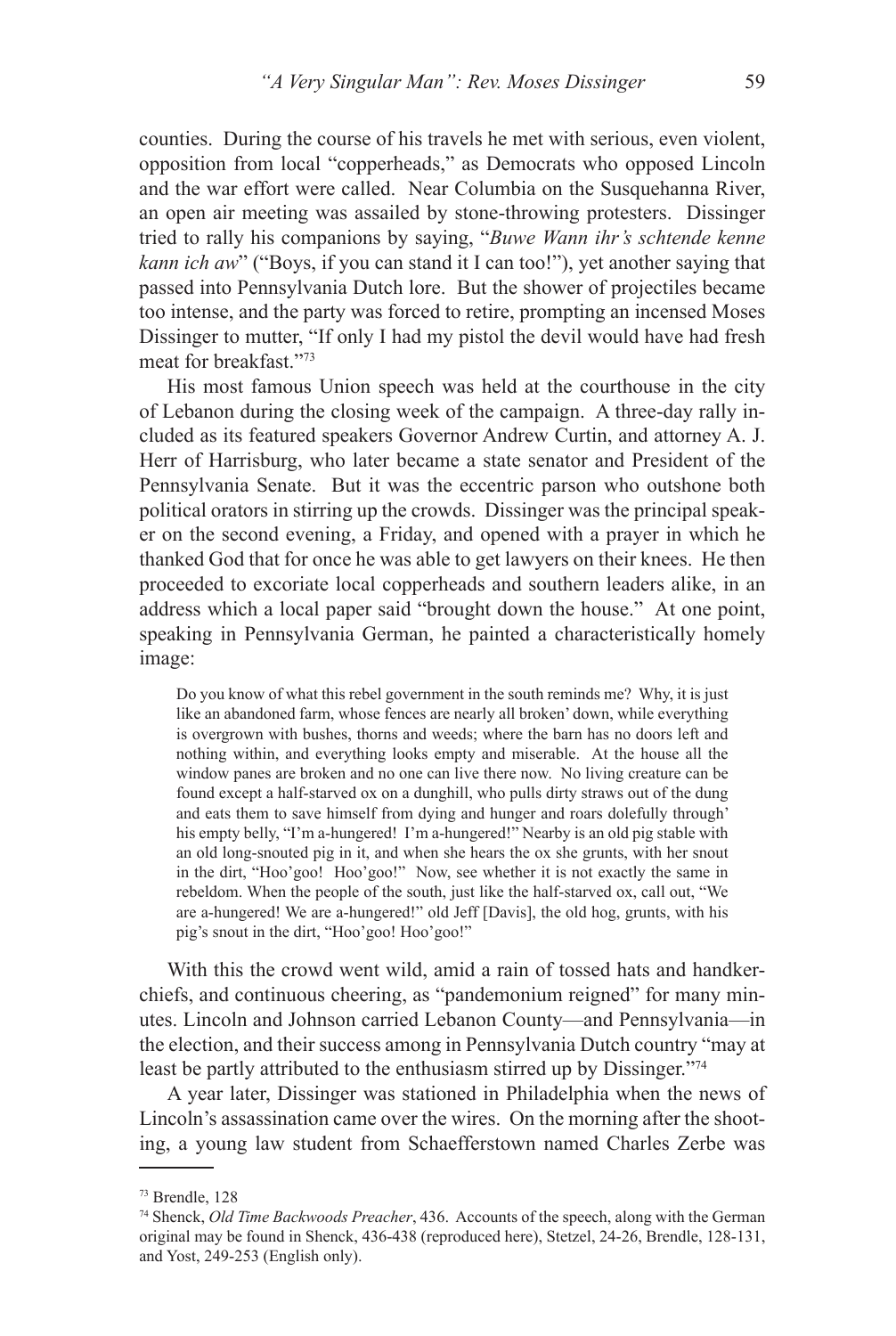reading a bulletin posted in front of the offices of the *Philadelphia Press* newspaper, when he was tapped on the shoulder by Dissinger. Moses asked the young man to interpret the news for him in German. As the two were talking, a surly crowd began to gather nearby, suspicious that their conversing in a foreign tongue was concealing something sinister. In the raw aftermath of the initial shooting (Lincoln did not die until that morning) the north was rife with conspiracy theories, and angry mobs in Philadelphia were on the lookout for anyone who acted suspiciously. The crowd was ready to give them both a beating, but fast talking by Zerbe reassured them that Dissinger was a staunch supporter of both the Union and the President—as indeed he had been. How ironic, given all that he had done the previous years, that Dissinger might have come to grief suspected as being a southern sympathizer<sup>75</sup>

# **Removal to Kansas and Death**

After the war, Dissinger continued his ministry in Eastern Pennsylvania for another fourteen years, serving churches and circuits in Allentown, Fleetwood, Slatington, and elsewhere. But in 1879, at the age of 54, he asked for a transfer to the Kansas Conference. Exactly why he wanted to go west is not entirely clear. One source, Charles Hess, asserted that he simply had caught the "great fever to go West;" another suggests he had grown disheartened by the decline in the use of the German dialect among the churches of Eastern Pennsylvania. Whatever the reasons, Moses soon established himself in Kansas as the same energetic, engaging preacher as before—but not for long. His daughter Laura, who was thirteen at the time of the family's western relocation, later testified that her father "swam streams, braved snow storms, and wore himself out." Afflicted with rheumatism, his health declined, and Moses Dissinger died on January 25, 1883, just two months shy of his 59th birthday. He was buried at Turkey Creek Cemetery, in Douglas County, Kansas.76

At a memorial service held during the Kansas Conference annual session, addresses were given on Dissinger's life and ministry by Bishop J. J. Esher and Rev. S. L. Wiest, leader of the Evangelical Church's Missionary Society, both life-long friends.77 His nephew, Solomon Neitz Dissinger, recalled that when news of the death of "Uncle Moses" reached his family, "two of my uncles came to our home at Cornwall, Pennsylvania, and we had a season of silent meditation. It was a day of silence and meditation."78

<sup>75</sup> Shenck, *Old Time Backwoods Preacher*, 416-417; Brendle, 131-132, reproduces Shenck's account, and adds that he himself heard the story related to him as a youth from others, and that in his recollection, the mob "had already laid hands on Dissinger."

<sup>76</sup> Brendle 108, 132, 177.

<sup>77</sup> *Fifty years in the Kansas Conference, 1864-1914: A Record of the Origin and Development of the Work of the Evangelical Association in the Territory Covered by the Kansas Conference*  (Cleveland, OH: C. Hauser, 1915), 156.

<sup>78</sup> Solomon Neitz Dissinger, Letter to Robert S. Wilson (November 30, 1956); in the Archive at Evangelical Seminary, Myerstown, Pennsylvania.